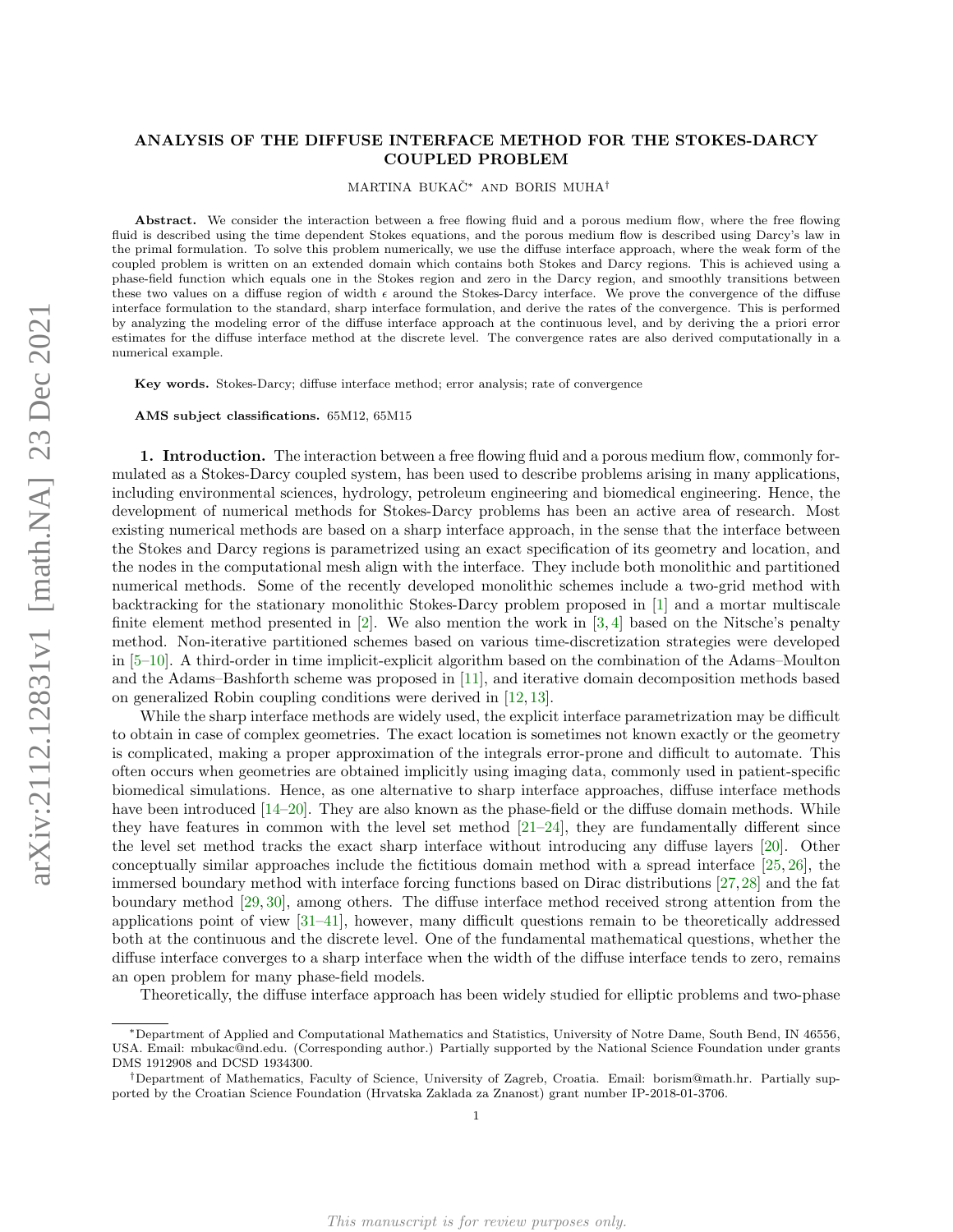flow problems. Analysis of the diffuse interface method for elliptic problems has been studied in [\[16,](#page-17-14)[18,](#page-17-15)[42–](#page-17-16)[44\]](#page-18-0). An elliptic problem was also considered in [\[45\]](#page-18-1), where diffuse formulations of Nitsche's method for imposing Dirichlet boundary conditions on phase-field approximations of sharp domains were studied. A Cahn-Larche phase-field model approximating an elasticity sharp interface problem has been considered in [\[46\]](#page-18-2). Advection– diffusion on evolving diffuse interfaces has been studied in [\[32,](#page-17-17) [33\]](#page-17-18). We also mention the work in [\[47\]](#page-18-3) where the interaction between the two-phase free flow and two-phase porous media flow was considered, but the diffuse interface method was used to separate different phases in each region, while the Stokes-Darcy interface was captured by a mesh aligned with the interface and the two problems were decoupled using a classical approach. Diffuse interface models for two-phase flows have been extensively analyzed, see, e.g., [\[48–](#page-18-4)[54\]](#page-18-5). However, only recently a rigorous sharp interface limit convergence result with convergence rates in strong norms has been proved [\[55\]](#page-18-6). The main challenges in the analysis of the diffuse interface problems involve proving the convergence of the diffuse interface to the sharp interface, and the estimation of the modeling error, which can be quite difficult to analyze and remains open for many problems

We consider the fluid–porous medium interaction described by the time–dependent Stokes–Darcy coupled problem. We discretize the problem in time using the backward Euler method, and in space using the finite element method. The focus of this paper is the convergence analysis of the diffuse interface to the sharp interface as the width of the diffuse layer goes to zero. This is performed in two steps. First, we derive the error estimates and prove the convergence for the finite element approximation of the diffuse interface method. Then, we analyze the convergence of the continuous diffuse interface formulation to the continuous sharp interface formulation, obtaining the convergence rates with respect to the width of the diffuse layer. The rates of convergence are also computed numerically.

The rest of this paper is organized as follows. Section 2 presents the mathematical model and introduces a diffuse interface formulation. We also prove that the problem is well-posed, and discretize the problem in time and space. The error analysis of the discrete diffuse interface problem is performed in Section 3, and the analysis of the modeling error is performed in Section 4. Numerical examples are presented in Section 5, and conclusions are drawn in Section 6.

#### 2. The mathematical model.

2.1. The sharp interface model. Let  $\Omega_F$  denote the fluid domain and  $\Omega_D$  denote the porous medium domain. We assume that  $\Omega_F, \Omega_D \subset \mathbb{R}^d, d = 2, 3$  are open, smooth sets of the same dimension, and that the fluid–porous medium interface Γ is the common boundary between the two domains, i.e.  $\partial\Omega_F \cap \partial\Omega_D =$  $\emptyset$ ,  $\partial \bar{\Omega}_F \cap \partial \bar{\Omega}_D = \Gamma$ . To model the fluid flow, we use the time–dependent Stokes equations, given as follows:

<span id="page-1-1"></span>(2.1) 
$$
\rho \partial_t \mathbf{u} = \nabla \cdot \boldsymbol{\sigma} (\nabla \mathbf{u}, \pi) + \mathbf{F} \quad \text{in } \Omega_F,
$$

$$
\nabla \cdot \mathbf{u} = 0 \quad \text{in } \Omega_F,
$$

where **u** is the fluid velocity,  $\rho$  is the fluid density,  $\sigma(\mathbf{u}, \pi) = 2\nu \mathbf{D}(\mathbf{u}) - \pi \mathbb{I}$  is the fluid Cauchy stress tensor,  $\nu$  is the fluid viscosity,  $\pi$  denotes the pressure and **F** is the density of volume force.

The porous medium flow is governed by Darcy's law, written in the primal formulation as:

<span id="page-1-0"></span>(2.3) 
$$
c_0 \partial_t p - \nabla \cdot (\kappa \nabla p) = g \text{ in } \Omega_D,
$$

where p is the Darcy pressure,  $c_0$  is the storativity and  $\kappa$  is the hydraulic conductivity tensor. We assume that  $\kappa$  is uniformly bounded and positive definite, so that  $0 < k_* \leq \lambda \leq k^*$ , where  $\lambda \in \lambda(\kappa)$ , and  $\lambda(\kappa)$  is the spectrum of  $\kappa$ . We note that the porous medium flow can be computed from p as  $\mathbf{q} = -\kappa \nabla p$ .

Coupling conditions: The Stokes and Darcy problems are coupled using the following interface conditions: • The conservation of the mass:

$$
\mathbf{u} \cdot \mathbf{n} = -\kappa \nabla p \cdot \mathbf{n} \text{ on } \Gamma \times (0, T),
$$

where  $n$  is the unit normal to the fluid domain boundary.

• The Beavers-Joseph-Saffman condition:

$$
\alpha_{BJ}\mathbf{u}\cdot\boldsymbol{\tau}_i+\boldsymbol{\sigma}(\mathbf{u},\pi)\boldsymbol{n}\cdot\boldsymbol{\tau}_i=0, i=1,2,\ldots,d-1, \text{ on }\Gamma\times(0,T),
$$

where  $\tau_i$ ,  $i = 1, \ldots, d-1$ , is the orthonormal basis for the tangential space of  $\Gamma$  and  $\alpha_{BJ}$  is the Beavers-Joseph-Saffman-Jones coefficient.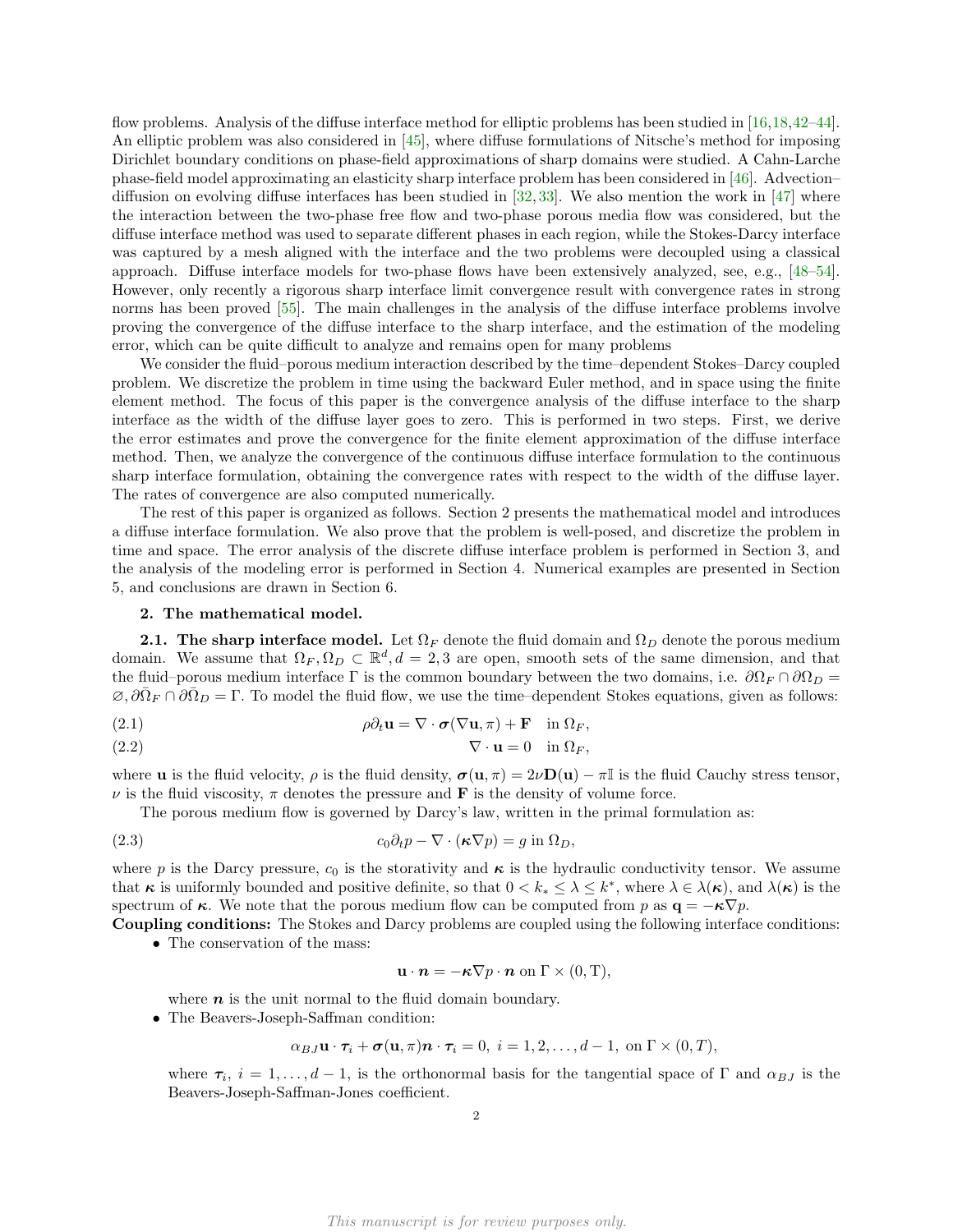• The balance of pressure:

$$
-\boldsymbol{\sigma}(\mathbf{u},\pi)\boldsymbol{n}\cdot\boldsymbol{n}=p\text{ on }\Gamma\times(0,T).
$$

**Boundary conditions:** We split the boundaries as:  $\partial \Omega_F = \Gamma \cup \Gamma_F^1 \cup \Gamma_F^2$ ,  $\partial \Omega_D = \Gamma \cup \Gamma_D^1 \cup \Gamma_D^2$ , and prescribe the following boundary conditions:

> $\mathbf{u} = 0$  on  $\Gamma_F^1$ ,  $\sigma n = 0$  on  $\Gamma_F^2$ ,  $p=0$  on  $\Gamma_D^1$ ,  $\partial_n p = 0$  on  $\Gamma_D^2$ .

REMARK 2.1. In this paper, for simplicity, we consider only homogeneous boundary conditions. However, inhomogeneous boundary conditions can be easily included in the analysis by using the appropriate extension operators to homogenize the boundary conditions.

**2.1.1. Weak formulation.** Given an open set S, we consider the usual Sobolev spaces  $H^k(S)$ , with  $k \geq 0$ . We introduce the following functional spaces:

<span id="page-2-1"></span>
$$
\mathcal{V} = {\mathbf{u} \in (H^1 \Omega_F))}^d : \mathbf{u} = 0 \text{ on } \Gamma_F^1,
$$
  

$$
\mathcal{X} = {\psi \in H^1(\Omega_D) : \psi = 0 \text{ on } \Gamma_D^1}.
$$

The weak solution to the sharp interface Stokes-Darcy problem is defined as follows.

DEFINITION 2.1 (Weak solution of the sharp interface form). We say that  $(\mathbf{u}, p, \pi) \in L^2(0, T; \mathcal{V} \times \mathcal{X}) \times$  $H^{-1}(0,T;L^2(\Omega_F))$  is a weak solution if, for every  $(\mathbf{v},\psi,\varphi)\in \mathcal{V}\times\mathcal{X}\times L^2(\Omega_F)$ , the following equality is satisfied in  $\mathcal{D}'(0,T)$ :

$$
\frac{d}{dt} \left( \int_{\Omega_F} \rho \mathbf{u} \cdot \mathbf{v} + c_0 \int_{\Omega_D} p \psi \right) + 2\nu \int_{\Omega_F} \mathbf{D}(\mathbf{u}) : \mathbf{D}(\mathbf{v}) + \int_{\Omega_D} \kappa \nabla p \cdot \nabla \psi - \int_{\Omega_F} (\nabla \cdot \mathbf{v}) \pi + \int_{\Omega_F} (\nabla \cdot \mathbf{u}) \varphi \n- \int_{\Gamma} \psi \mathbf{u} \cdot \mathbf{n} + \int_{\Gamma} p \mathbf{v} \cdot \mathbf{n} + \alpha_{BJ} \sum_{i=1}^{d-1} \int_{\Gamma} (\mathbf{u} \cdot \boldsymbol{\tau}_i) (\mathbf{v} \cdot \boldsymbol{\tau}_i) = \int_{\Omega_F} \mathbf{F} \cdot \mathbf{v} + \int_{\Omega_D} g \psi.
$$

Here,  $\mathcal{D}'(0,T)$  denotes the standard space of distributions on  $(0,T)$ . The weak solution satisfies the following energy equality:

$$
\frac{1}{2}\frac{d}{dt}\left(\rho\|\mathbf{u}\|_{L^{2}(\Omega_{F})}^{2}+c_{0}\|p\|_{L^{2}(\Omega_{D})}^{2}\right)+2\nu\|\mathbf{D}(\mathbf{u})\|_{L^{2}(\Omega_{F})}^{2}+\alpha_{BJ}\sum_{i=1}^{d-1}\|\mathbf{u}\cdot\boldsymbol{\tau}_{i}\|_{L^{2}(\Gamma)}^{2}+\|\boldsymbol{\kappa}^{\frac{1}{2}}\nabla p\|_{L^{2}(\Omega_{D})}^{2}=0.
$$

The theory of weak solutions for the Stokes-Darcy system is by now well understood, see, e.g., [\[56\]](#page-18-7) for the stationary case and [\[57\]](#page-18-8) for the evolution case.

<span id="page-2-0"></span>**2.2.** The diffuse interface formulation. Denote by  $\chi$  the Heaviside function which equals one in  $\Omega_F$ and zero in  $\Omega_D$ . Let a phase field function  $\Phi^{\epsilon}:\Omega\to[0,1]$  be a regularization of the Heaviside function such that  $\Phi^{\epsilon} \approx 1$  in  $\Omega_F$  and  $\Phi^{\epsilon} \approx 0$  in  $\Omega_D$ , and  $\Phi^{\epsilon}$  transitions between these two values on a "diffuse" layer of width  $\epsilon$ . We suppose that  $d\Gamma \approx |\nabla \Phi^{\epsilon}| dx$  and  $\mathbf{n} \approx -\frac{\nabla \Phi^{\epsilon}}{|\nabla \Phi|^2}$  $\frac{V}{|\nabla \Phi^{\epsilon}|}$ . More precisely, we assume that the phase field function satisfies conditions from [\[18\]](#page-17-15) (see Section 3, conditions (S1)-(S3)). An example of such function is  $\Phi^{\epsilon}(x) = \frac{1}{2}$  $\int 1 + S\left(\frac{d(X,\Gamma)}{dx}\right)$  $\left( \frac{\zeta, \Gamma}{\epsilon} \right)$ ), where  $d(., \Gamma)$  is a signed distance function, and

$$
S(t) = \begin{cases} t, & t \leq 1, \\ \frac{t}{|t|}, & t > 1. \end{cases}
$$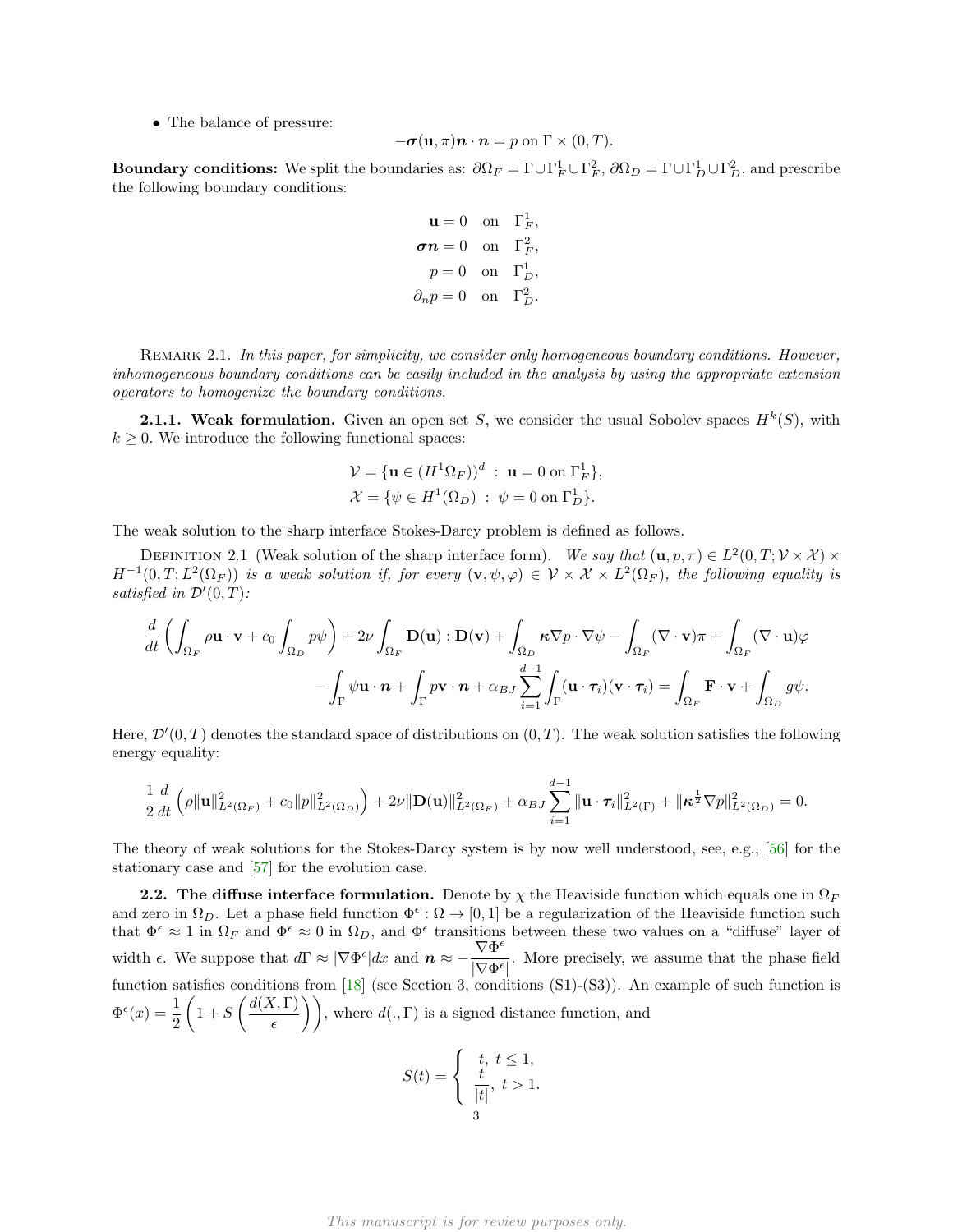Then, we can write:

$$
\int_{\Omega_F} F d\Omega = \int_{\Omega} F \chi d\Omega \approx \int_{\Omega} F \Phi^{\epsilon} d\Omega,
$$

$$
\int_{\Omega_D} F d\Omega = \int_{\Omega} F(1 - \chi) d\Omega \approx \int_{\Omega} F(1 - \Phi^{\epsilon}) d\Omega,
$$

$$
\int_{\Gamma} f d\Gamma = \int_{\Omega} f \delta_{\Gamma} d\Omega \approx \int_{\Omega} f |\nabla \Phi^{\epsilon}| d\Omega,
$$

where  $\delta_{\Gamma}$  is a Dirac distribution at the interface  $\Gamma$ . Using the approximations above, and  $n \approx -\frac{\nabla \Phi^{\epsilon}}{|\nabla \Phi|^2}$  $\frac{\sqrt{1-\epsilon}}{|\nabla \Phi^{\epsilon}|},$  we can approximate the interface integrals as:

$$
\int_{\Gamma} \psi \mathbf{u} \cdot \mathbf{n} \approx -\int_{\Omega} \psi \mathbf{u} \cdot \nabla \Phi^{\epsilon}, \quad \int_{\Gamma} p \mathbf{v} \cdot \mathbf{n} \approx -\int_{\Omega} p \mathbf{v} \cdot \nabla \Phi^{\epsilon}
$$

and

$$
\alpha_{BJ} \sum_{i=1}^{d-1} \int_{\Gamma} (\mathbf{u} \cdot \boldsymbol{\tau}_i)(\mathbf{v} \cdot \boldsymbol{\tau}_i) \approx \alpha_{BJ} \sum_{i=1}^{d-1} \int_{\Omega} (\mathbf{u} \cdot \tilde{\boldsymbol{\tau}}_i)(\mathbf{v} \cdot \tilde{\boldsymbol{\tau}}_i) |\nabla \Phi^{\epsilon}|,
$$

where the tangent vectors  $\tilde{\tau}_i$  are obtained directly from the phase-field function using the algorithm described in [\[31,](#page-17-12)[58\]](#page-18-9). We introduce the following regularization of  $\Phi^{\epsilon}$ :

<span id="page-3-0"></span>(2.4) 
$$
\Phi^{\epsilon} = (1 - 2\delta)\Phi^{\epsilon} + \delta,
$$

where  $\delta$  is a small positive number. Therefore,  $\Phi^{\epsilon} \geq \delta$  and  $1-\Phi^{\epsilon} \geq \delta$ . Since we will keep  $\delta$  fixed throughout the next two sections, we do not write explicitly dependence of  $\Phi^{\epsilon}$  on  $\delta$ .

Every weight,  $\omega$ , induces a measure with density  $\omega dx$ , over the Borel sets of  $\mathbb{R}^n$ . For simplicity, this measure will also be denoted by  $\omega$ . For a Borel set E, we let  $\omega(E) = \int_E \omega dx$ . Similar as in [\[18\]](#page-17-15), we define the weighted  $L^p$ -space associated to the measure  $\omega$  by:

$$
L^{p}(\Omega, \omega) = \{ \psi : \Omega \to \mathbb{R} : |\psi|^{p} \omega \in L^{1}(\Omega) \},
$$

with norm

$$
\|\psi\|_{L^p(\Omega,\omega)}^p=\int_\Omega |\psi|^p\omega dx.
$$

Associated with weighted  $L^p$ -spaces, we define the weighted Sobolev spaces:

$$
H^{k}(\Omega,\omega) = \{ \psi \in L^{2}(\Omega,\omega) : D^{\alpha}\psi \in L^{2}(\Omega,\omega), \ \forall |\alpha| \leq k \},
$$

with the corresponding norm

<span id="page-3-1"></span>
$$
\|\phi\|_{H^k(\Omega,\omega)}^2 = \sum_{|\alpha|\leq k} \|D^{\alpha}\psi\|_{L^2(\Omega,\omega)}^2.
$$

Notice that due to the regularization [\(2.4\)](#page-3-0), the weighted spaces with weight  $\Phi^{\epsilon}$  are the same as the classical spaces as shown in the following lemma:

LEMMA 2.2. For  $\delta > 0$ , we have  $L^2(\Omega) = L^2(\Omega, \Phi^{\epsilon})$ , with equivalent norms given by:

$$
\sqrt{\delta}||f||_{L^2(\Omega)} \le ||f||_{L^2(\Omega,\Phi^\epsilon)} \le ||f||_{L^2(\Omega)}.
$$

Similarly,  $H^1(\Omega) = H^1(\Omega, \Phi^{\epsilon})$ , with equivalent norms given by:

$$
\sqrt{\delta}||f||_{H^1(\Omega)} \leq ||f||_{H^1(\Omega,\Phi^\epsilon)} \leq ||f||_{H^1(\Omega)}.
$$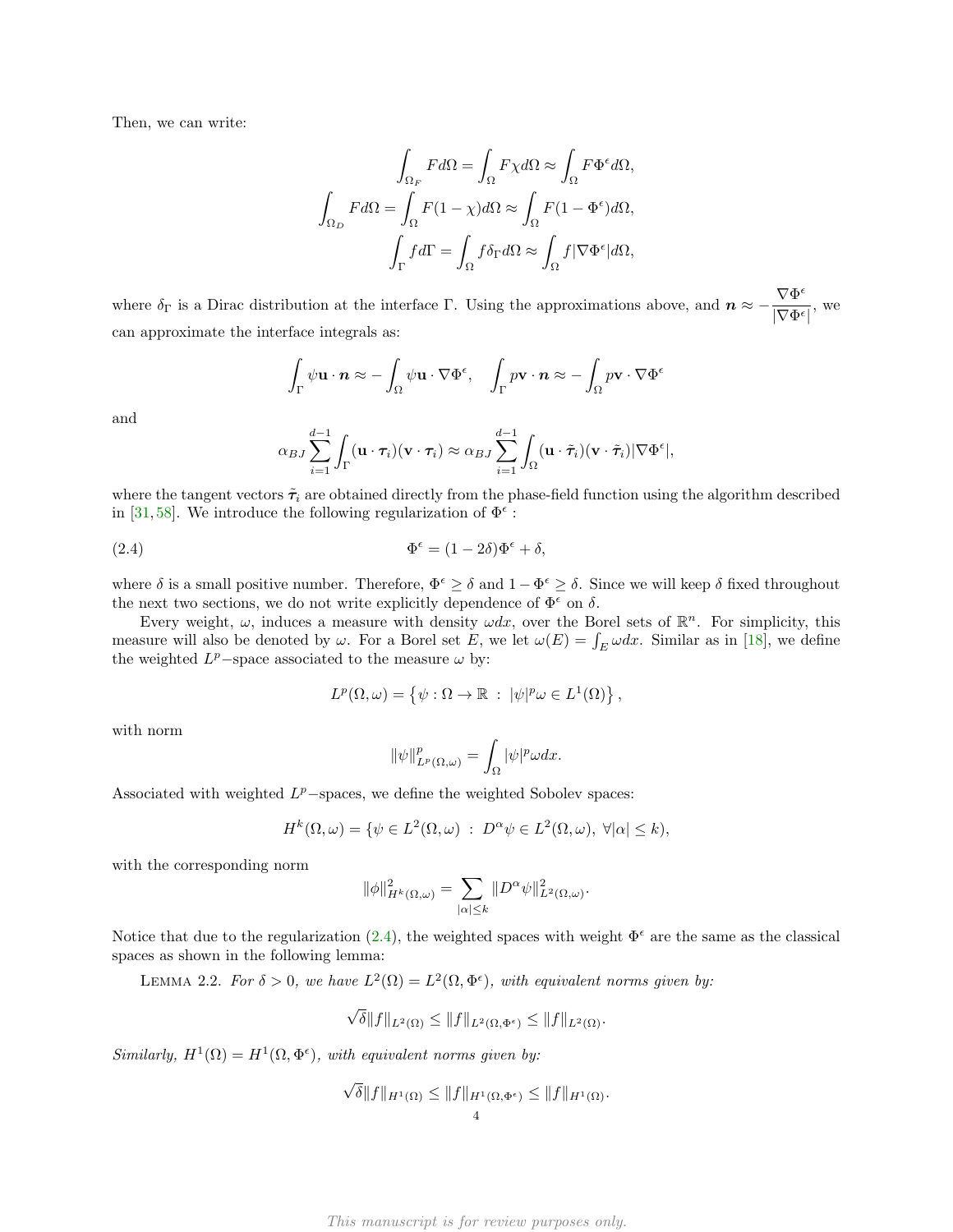*Proof.* Notice that, due to the regularization [\(2.4\)](#page-3-0), the phase field function is bounded as  $\delta \leq \Phi^{\epsilon} \leq 1$ . Therefore, we have:

$$
||f||_{L^{2}(\Omega)}^{2} = \int_{\Omega} f^{2} \leq \frac{1}{\delta} \int_{\Omega} \Phi^{\epsilon} f^{2} = \frac{1}{\delta} ||f||_{L^{2}(\Omega, \Phi^{\epsilon})}^{2},
$$
  

$$
||f||_{L^{2}(\Omega, \Phi^{\epsilon})}^{2} = \int_{\Omega} \Phi^{\epsilon} f^{2} \leq \int_{\Omega} f^{2} = ||f||_{L^{2}(\Omega)}^{2}.
$$

Because in the phase field formulation all unknowns are defined on the whole domain,  $\Omega$ , we define the following Hilbert spaces for  $k \in \mathbb{N}$ :

$$
\mathcal{V}^{k,\epsilon} = \{ \mathbf{u} \in (H^k(\Omega, \Phi^{\epsilon}))^d : \mathbf{u} = 0 \text{ on } \Gamma_F^1 \}, \quad \mathcal{V}^{\epsilon} = \mathcal{V}^{1,\epsilon}.
$$
  

$$
\mathcal{X}^{k,\epsilon} = \{ \psi \in H^k(\Omega, 1 - \Phi^{\epsilon}) : \psi = 0 \text{ on } \Gamma_D^1 \}, \quad \mathcal{X}^{\epsilon} = \mathcal{X}^{1,\epsilon}.
$$

Space  $\mathcal{V}^{\epsilon}$  is associated with the fluid velocity, while space  $\mathcal{X}^{\epsilon}$  is associated with the porous pressure. The following results from [\[18\]](#page-17-15) and [\[59\]](#page-18-10) will be used.

LEMMA 2.3 (Trace inequality). Let  $\epsilon_0$  be sufficiently small. Then, there exists a constant  $C_T > 0$  such that for  $0 < \epsilon < \epsilon_0$  and for  $\mathbf{v} \in W^{1,p}(\Omega, \Phi^{\epsilon}), 1 \le p \le \infty$ , we have:

<span id="page-4-2"></span>
$$
\int_{\Omega} |\mathbf{v}|^p |\nabla \Phi^{\epsilon}| \leq C_T \|\mathbf{v}\|_{W^{1,p}(\Omega, \Phi^{\epsilon})}^p.
$$

<span id="page-4-3"></span>LEMMA 2.4 (Poincaré inequality). We define  $W_0^{1,p}(\Omega,\Phi^\epsilon)$  as the closure of  $C_0^{\infty}(\Omega)$  in  $W^{1,p}(\Omega,\Phi^\epsilon)$  and set  $H_0^1(\Omega,\Phi^\epsilon) = W_0^{1,2}(\Omega,\Phi^\epsilon)$ . On these spaces, the following Poincaré inequality holds:

$$
\|\mathbf{v}\|_{L^p(\Omega,\Phi^\epsilon)} \leq C_P \|\nabla \mathbf{v}\|_{L^p(\Omega,\Phi^\epsilon)}, \quad \forall \mathbf{v} \in W_0^{1,p}(\Omega,\Phi^\epsilon),
$$

where  $C_P$  depends on the diameter of  $\Omega$ , but is independent of **v**.

<span id="page-4-1"></span>DEFINITION 2.5 (Weak solution of the diffuse interface form). We say that  $(\mathbf{u}^{\epsilon}, p^{\epsilon}, \pi^{\epsilon}) \in L^2(0,T; \mathcal{V}^{\epsilon} \times$  $\mathcal{X}^{\epsilon} \times H^{-1}(0,T;L^2(\Omega))$  is a weak solution if, for every  $(\mathbf{v},\psi,\varphi) \in \mathcal{V}^{\epsilon} \times \mathcal{X}^{\epsilon} \times L^2(\Omega)$ , the following equality is satisfied in  $\mathcal{D}'(0,T)$ :

<span id="page-4-0"></span>
$$
\frac{d}{dt} \left( \int_{\Omega} \rho \mathbf{u}^{\epsilon} \cdot \mathbf{v} \Phi^{\epsilon} + c_0 \int_{\Omega} p^{\epsilon} \psi (1 - \Phi^{\epsilon}) \right) + 2\nu \int_{\Omega} \mathbf{D}(\mathbf{u}^{\epsilon}) : \mathbf{D}(\mathbf{v}) \Phi^{\epsilon} + \int_{\Omega} \kappa \nabla p^{\epsilon} \cdot \nabla \psi (1 - \Phi^{\epsilon}) \n- \int_{\Omega} (\nabla \cdot \mathbf{v}^{\epsilon}) \pi \Phi^{\epsilon} + \int_{\Omega} (\nabla \cdot \mathbf{u}^{\epsilon}) \varphi \Phi^{\epsilon} + \int_{\Omega} \psi \mathbf{u}^{\epsilon} \cdot \nabla \Phi^{\epsilon} - \int_{\Omega} p^{\epsilon} \mathbf{v} \cdot \nabla \Phi^{\epsilon} \n+ \alpha_{BJ} \sum_{i=1}^{d-1} \int_{\Omega} (\mathbf{u} \cdot \tilde{\boldsymbol{\tau}}_i) (\mathbf{v} \cdot \tilde{\boldsymbol{\tau}}_i) |\nabla \Phi^{\epsilon}| = \int_{\Omega} \mathbf{F} \cdot \mathbf{v} \Phi^{\epsilon} + \int_{\Omega} g \psi (1 - \Phi^{\epsilon}).
$$

The goal of this paper is to analyze the convergence of the discrete phase field formulation of the Stokes-Darcy system to the solution of the continuous sharp interface problem. This will be done in two steps. In the first step, in Section [3,](#page-6-0) we fix  $\epsilon, \delta$  and the phase field function, and prove the error estimates for the finite element approximation of the diffuse interface formulation  $(2.5)$ . In the second step, in Section [4,](#page-11-0) we analyze the convergence of the continuous diffuse interface formulation to the continuous sharp interface formulation.

Since in this section and Section [3](#page-6-0) parameter  $\epsilon$  is fixed, we will omit writing superscript  $\epsilon$  in the unknowns for simplicity of notation. We start by proving the well-posedness for the phase field formulation.

<span id="page-4-4"></span>THEOREM 2.6. There exists a unique weak solution in sense of Definition [2.5](#page-4-1) to the Stokes-Darcy phase field formulation problem.

Proof. Because of the regularization [\(2.4\)](#page-3-0) the proof is similar to the well-posedness proof for the Stokes-Darcy system (e.g. [\[57,](#page-18-8)[60\]](#page-18-11)). Therefore, here we just outline the main steps of the proof. We define a function space

$$
\mathcal{V}_{div}^{\epsilon} := \{ \mathbf{u} \in \mathcal{V}^{\epsilon} : \nabla \cdot \mathbf{u} = 0 \}.
$$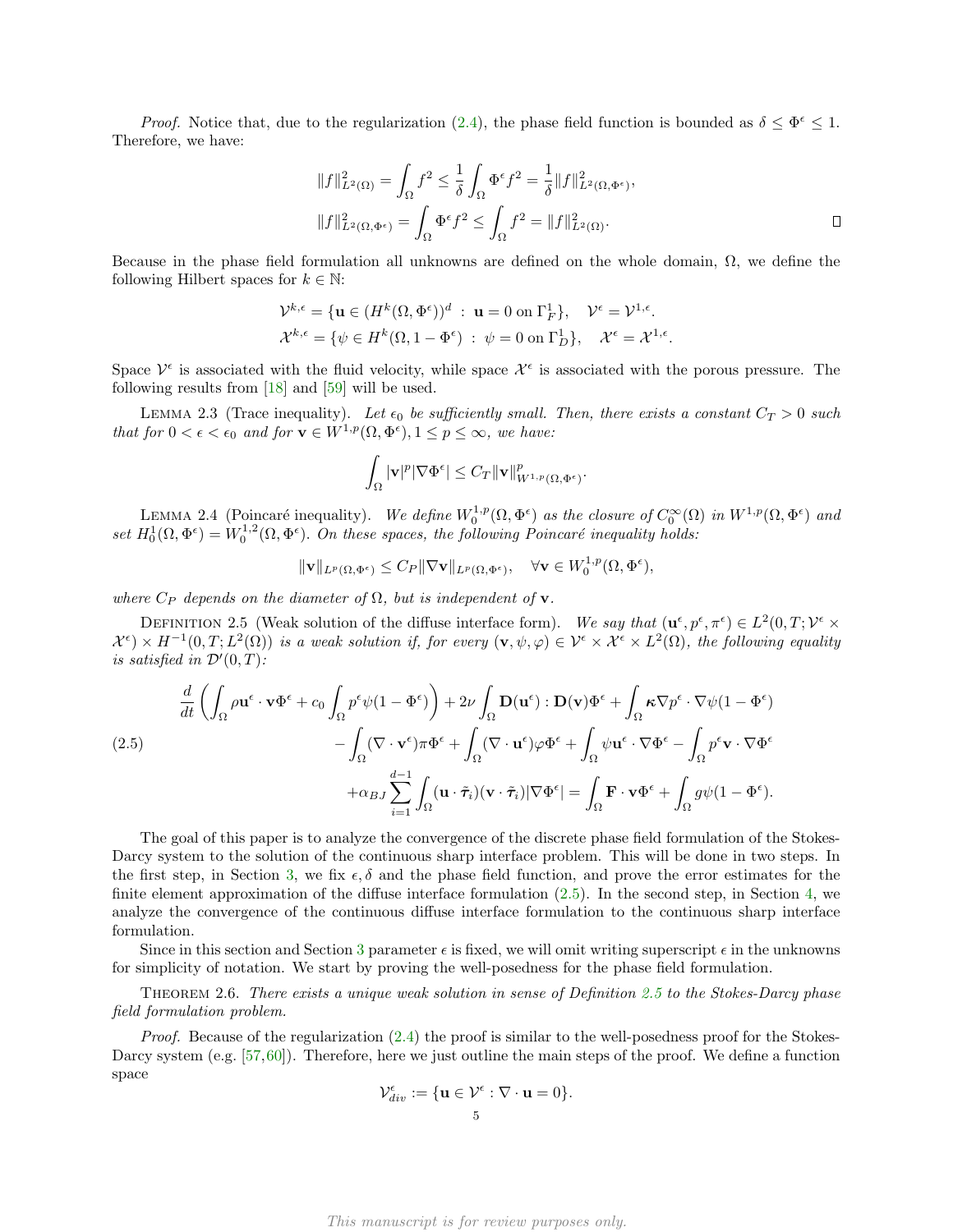Notice that the solution **u** is an element of  $\mathcal{V}_{div}^{\epsilon}$ . Now, we define a bilinear form a on  $\mathcal{V}_{div}^{\epsilon} \times \mathcal{X}^{\epsilon}$  as:

$$
a((\mathbf{u},p),(\mathbf{v},\psi)) := 2\nu \int_{\Omega} \mathbf{D}(\mathbf{u}) : \mathbf{D}(\mathbf{v})\Phi + \int_{\Omega} \kappa \nabla p \cdot \nabla \psi (1 - \Phi) + \int_{\Omega} \psi \mathbf{u} \cdot \nabla \Phi - \int_{\Omega} p \mathbf{v} \cdot \nabla \Phi + \alpha_{BJ} \sum_{i=1}^{d-1} \int_{\Omega} (\mathbf{u} \cdot \tilde{\tau}_i) (\mathbf{v} \cdot \tilde{\tau}_i) |\nabla \Phi|,
$$

and a linear functional  ${\mathcal F}$  as:

<span id="page-5-0"></span>
$$
\langle \mathcal{F}, (\mathbf{v}, \psi) \rangle := \int_{\Omega} \mathbf{F} \cdot \mathbf{v} \Phi + \int_{\Omega} g \psi (1 - \Phi).
$$

First we prove the following lemma.

LEMMA 2.7. The bilinear form  $a(\cdot, \cdot)$  is continuous and coercive on  $\mathcal{V}_{div}^{\epsilon} \times \mathcal{X}^{\epsilon}$ .

Proof. In order to show the continuity, special attention has to be given to the terms arising from the coupling at the interface. In particular, using the Cauchy-Schwarz inequality followed by Lemma [2.3,](#page-4-2) we obtain:

$$
\begin{aligned} \int_{\Omega}p\mathbf{v}\cdot\nabla \Phi &\leq \left(\int_{\Omega}|p|^{2}|\nabla \Phi|\right)^{\frac{1}{2}}\left(\int_{\Omega}|\mathbf{v}|^{2}|\nabla \Phi|\right)^{\frac{1}{2}} \leq \left(\int_{\Omega}|p|^{2}|\nabla (1-\Phi)|\right)^{\frac{1}{2}}\left(\int_{\Omega}|\mathbf{v}|^{2}|\nabla \Phi|\right)^{\frac{1}{2}}\\ &\leq C_{T}\|p\|_{H^{1}(\Omega,1-\Phi)}\|\mathbf{v}\|_{H^{1}(\Omega,\Phi)}. \end{aligned}
$$

Similarly, we have

$$
\int_{\Omega} \psi \mathbf{u} \cdot \nabla \Phi \leq C_T ||\psi||_{H^1(\Omega, 1-\Phi)} ||\mathbf{u}||_{H^1(\Omega, \Phi)},
$$

and

$$
\sum_{i=1}^{d-1} \int_{\Omega} (\mathbf{u} \cdot \tilde{\boldsymbol{\tau}}_i)(\mathbf{v} \cdot \tilde{\boldsymbol{\tau}}_i) |\nabla \Phi| \leq \sum_{i=1}^{d-1} \left( \int_{\Omega} |\mathbf{u} \cdot \tilde{\boldsymbol{\tau}}_i|^2 |\nabla \Phi| \right)^{\frac{1}{2}} \left( \int_{\Omega} |\mathbf{v} \cdot \tilde{\boldsymbol{\tau}}_i|^2 |\nabla \Phi| \right)^{\frac{1}{2}} \newline \leq \sum_{i=1}^{d-1} C_T \left\| \mathbf{u} \cdot \tilde{\boldsymbol{\tau}}_i \right\|_{H^1(\Omega, \Phi)} \left\| \mathbf{v} \cdot \tilde{\boldsymbol{\tau}}_i \right\|_{H^1(\Omega, \Phi)} \leq C_T \left\| \mathbf{u} \right\|_{H^1(\Omega, \Phi)} \left\| \mathbf{v} \right\|_{H^1(\Omega, \Phi)}.
$$

Other terms can be bounded in the standard way. Therefore, we obtain the following estimate:

$$
a((\mathbf{u},p),(\mathbf{v},\psi)) \leq 2\nu \|\mathbf{D}(\mathbf{u})\|_{L^{2}(\Omega,\Phi)} \|\mathbf{D}(\mathbf{v})\|_{L^{2}(\Omega,\Phi)} + \|\kappa\nabla p\|_{L^{2}(\Omega,1-\Phi)} \|\nabla\psi\|_{L^{2}(\Omega,1-\Phi)} + Cr\|p\|_{H^{1}(\Omega,1-\Phi)} \|\mathbf{v}\|_{H^{1}(\Omega,\Phi)} + Cr\|\psi\|_{H^{1}(\Omega,1-\Phi)} \|\mathbf{u}\|_{H^{1}(\Omega,\Phi)} + \alpha_{BJ}Cr\|\mathbf{u}\|_{H^{1}(\Omega,\Phi)}^{2} \|\mathbf{v}\|_{H^{1}(\Omega,\Phi)}^{2} \leq D\|(\mathbf{u},p)\|_{\mathcal{V}_{div}^{\epsilon}\times\mathcal{X}^{\epsilon}} \|( \mathbf{v},\psi)\|_{\mathcal{V}_{div}^{\epsilon}\times\mathcal{X}^{\epsilon}}
$$

where

$$
D = \max\{\alpha_{BJ}C_T, 2\nu, k^*, C_T\}.
$$

To show coercivity, we take  $(\mathbf{v}, \psi) = (\mathbf{u}, p)$  to obtain:

$$
a((\mathbf{u},p),(\mathbf{u},p)) = 2\nu \int_{\Omega} \mathbf{D}(\mathbf{u}) : \mathbf{D}(\mathbf{u})\Phi + \int_{\Omega} \kappa \nabla p \cdot \nabla p(1-\Phi) + \alpha_{BJ} \sum_{i=1}^{d-1} \int_{\Omega} (\mathbf{u} \cdot \tilde{\boldsymbol{\tau}}_i)^2 |\nabla \Phi|
$$
  
 
$$
\geq 2\nu \|\mathbf{D}(\mathbf{u})\|_{L^2(\Omega,\Phi)}^2 + \|\kappa^{\frac{1}{2}} \nabla p\|_{L^2(\Omega,1-\Phi)}^2.
$$

Using the standard Korn and Poincare inequalities on  $L^2(\Omega)$  together with Lemma [2.2,](#page-3-1) we have

$$
a((\mathbf{u},p),(\mathbf{u},p)) \ge D ||(\mathbf{u},p),(\mathbf{u},p)||^2_{\mathcal{V}^{\varepsilon}_{div} \times \mathcal{X}^{\varepsilon}},
$$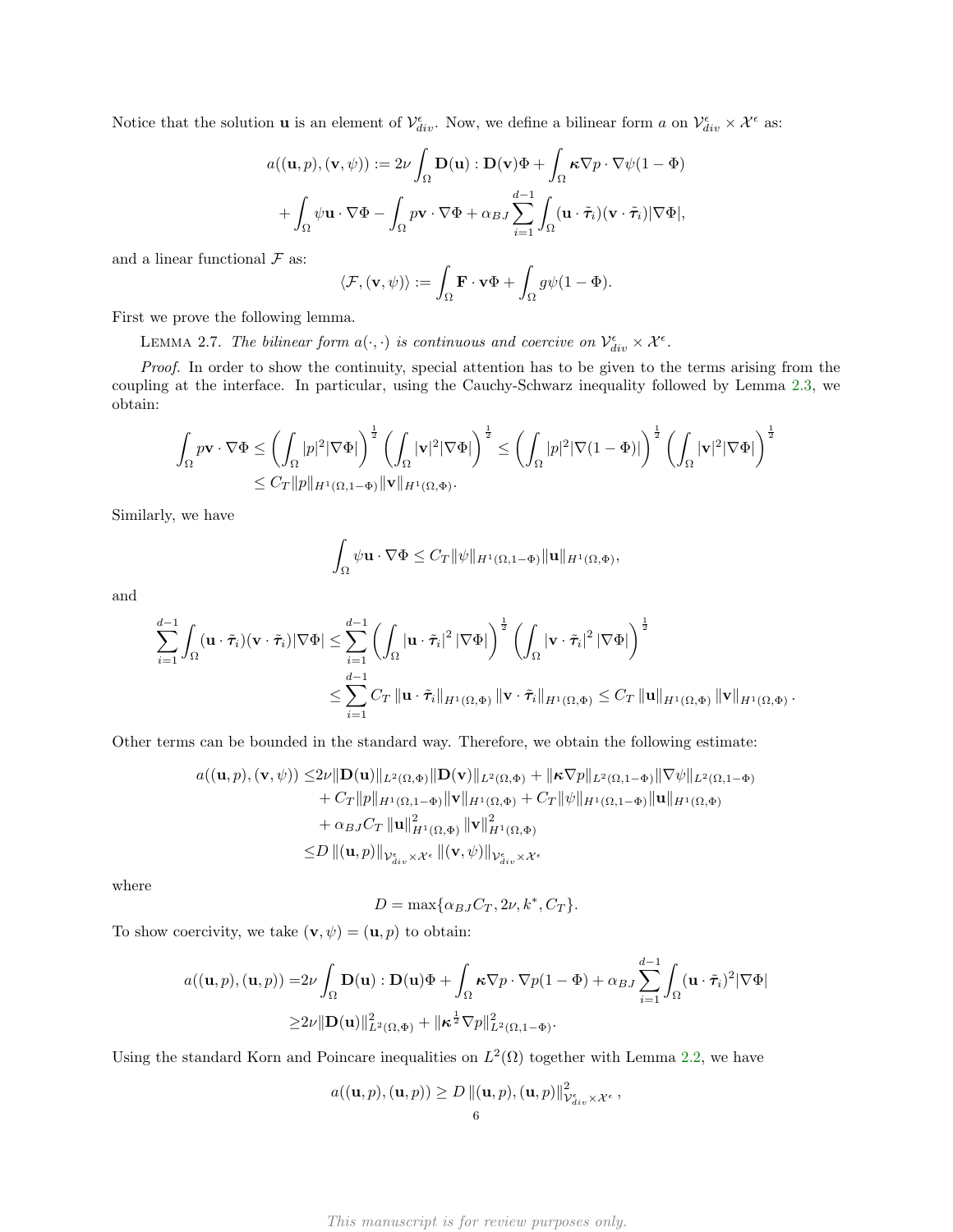where

$$
D = \min\{\frac{\nu \delta}{C_K^2}, \frac{\nu \delta}{C_P^2 C_K^2}, \frac{k_*}{2}, \frac{k_* \delta}{2C_P^2 C_K^2}\},\
$$

which completes the proof of Lemma [2.7.](#page-5-0)

From estimates analogous to the ones used in Lemma [2.7,](#page-5-0) it follows that  $\mathcal{F} \in (\mathcal{V}_{div}^{\epsilon} \times \mathcal{X}^{\epsilon})'$ . Therefore, by using standard methods (e.g. Galerkin method), one can easily prove that there exists a unique solution  $(\mathbf{u}, p) \in \mathcal{V}_{div}^{\epsilon} \times \mathcal{X}^{\epsilon}$  to the following evolution problem in  $\mathcal{D}'(0,T)$ :

<span id="page-6-1"></span>(2.6) 
$$
\frac{d}{dt}\left(\int_{\Omega}\rho\mathbf{u}\cdot\mathbf{v}\Phi+c_0\int_{\Omega}p\psi(1-\Phi)\right)+a((\mathbf{u},p),(\mathbf{v},\psi))=\langle\mathcal{F},(\mathbf{v},\psi)\rangle,\quad(\mathbf{v},\psi)\in\mathcal{V}_{div}^{\epsilon}\times\mathcal{X}^{\epsilon}.
$$

To finish the proof it remains to construct the pressure  $\pi$  corresponding to the solution  $(\mathbf{u}, p)$  of [\(2.6\)](#page-6-1). This follows in analogous way as in the standard theory of the Navier-Stokes equation. We observe that  $\Phi \nabla \cdot : \mathcal{V}^{\epsilon} \to L^{2}(\Omega)$  is a surjective operator. Namely, because of the regularization [\(2.4\)](#page-3-0), the equation  $\Phi \nabla \cdot \mathbf{u} = g$  is equivalent to  $\nabla \cdot \mathbf{u} = \frac{g}{\pi}$  $\frac{9}{9}$ . Therefore, the surjectivity follows directly from the standard Bogovskii theorem (e.g. [\[61,](#page-18-12) Section 3.3]). Now, the existence of pressure  $\pi$  can be proved in the same way as in the case of the Navier-Stokes equations (see, e.g., [\[62,](#page-18-13) Proposition III.1.1.]).  $\Box$ 

To discretize the problem [\(2.5\)](#page-4-0) in space, we use the finite element method. Let  $\mathcal{T}_h$  be a conforming triangulation of  $\Omega$  and let  $\mathcal{V}_h^{\epsilon} \subset \mathcal{V}^{\epsilon}$ ,  $\mathcal{X}_{F,h}^{\epsilon} \subset L^2(\Omega)$ ,  $\mathcal{X}_{D,h}^{\epsilon} \subset \mathcal{X}^{\epsilon}$ . We assume that the mesh is regular, that the h is a measure of the grid size, and that the fluid and pressure spaces  $\mathcal{V}_h^{\epsilon}$  and  $\mathcal{X}_{F,h}^{\epsilon}$  satisfy the discrete inf-sup condition necessary to ensure the stability of the finite element discretization [\[63\]](#page-18-14). We also assume that  $\mathcal{V}_h^{\epsilon}$ and  $\mathcal{X}_{D,h}^{\epsilon}$  include piecewise polynomials of degree at least k and that  $\mathcal{X}_{F,h}^{\epsilon}$  includes piecewise polynomials of degree  $s \leq k - 1$ .

Let  $t^n = n\Delta t$  for  $n = 0, \ldots, N$ , where  $\Delta t$  denotes the time step, and  $T = N\Delta t$  is the final time. For time discretization, we use the backward Euler method. Let  $\psi^n$  denote the approximation of a time-dependent function  $\psi$  at time level  $t^n$ . We will use the following notation for the discrete time derivative:

$$
d_t\psi^{n+1}=\frac{\psi^{n+1}-\psi^n}{\Delta t}.
$$

The discrete problem is given by: Find  $\mathbf{u}_h^{n+1} \in \mathcal{V}_h^{\epsilon}, \pi_h^{n+1} \in \mathcal{X}_{F,h}^{\epsilon}$  and  $p_h^{n+1} \in \mathcal{X}_{D,h}^{\epsilon}$  such that for every  $\mathbf{v}_h \in \mathcal{V}_h^{\epsilon}, \varphi_h \in \mathcal{X}_{F,h}^{\epsilon}$  and  $\psi_h \in \mathcal{X}_{D,h}^{\epsilon}$ , we have:

<span id="page-6-4"></span>
$$
\rho \int_{\Omega} d_t \mathbf{u}_h^{n+1} \cdot \mathbf{v}_h \Phi + c_0 \int_{\Omega} d_t p_h^{n+1} \psi_h (1 - \Phi) + 2\nu \int_{\Omega} \mathbf{D}(\mathbf{u}_h^{n+1}) : \mathbf{D}(\mathbf{v}_h) \Phi + \int_{\Omega} \kappa \nabla p_h^{n+1} \cdot \nabla \psi_h (1 - \Phi) - \int_{\Omega} \pi_h^{n+1} \nabla \cdot \mathbf{v}_h \Phi + \int_{\Omega} \varphi_h (\nabla \cdot \mathbf{u}_h^{n+1}) \Phi + \int_{\Omega} \psi_h \mathbf{u}_h^{n+1} \cdot \nabla \Phi - \int_{\Omega} p_h^{n+1} \mathbf{v}_h \cdot \nabla \Phi + \alpha_{BJ} \sum_{i=1}^{d-1} \int_{\Omega} (\mathbf{u}_h^{n+1} \cdot \tilde{\tau}_i)(\mathbf{v}_h \cdot \tilde{\tau}_i) |\nabla \Phi| = \int_{\Omega} \mathbf{F}_h \cdot \mathbf{v}_h \Phi + \int_{\Omega} g_h \psi_h (1 - \Phi).
$$

<span id="page-6-0"></span>**3. Error analysis.** We assume that for the chosen finite element spaces  $\mathcal{V}_h^{\epsilon}$  and  $\mathcal{X}_{F,h}^{\epsilon}$ , there exists a projection operator  $P_h: \mathcal{V}^{\epsilon} \to \mathcal{V}_h^{\epsilon}$  satisfying:

<span id="page-6-2"></span>(3.1) 
$$
\int_{\Omega} \nabla \cdot (\mathbf{u} - P_h \mathbf{u}) \varphi \Phi = 0 \qquad \forall \varphi \in \mathcal{X}_{F,h}^{\epsilon}, \mathbf{u} \in \mathcal{V}^{\epsilon},
$$

<span id="page-6-3"></span>(3.2) 
$$
\|\mathbf{u} - P_h \mathbf{u}\|_{H^1(\Omega, \Phi)} \leq C\delta^{-\frac{1}{2}} h^k \|\mathbf{u}\|_{H^{k+1}(\Omega, \Phi)} \qquad \forall \mathbf{u} \in \mathcal{V}^{k+1},
$$

where  $0 \leq s \leq k$  and C is a positive constant independent of h and **u**. Details about the existence of the projection operator in case when  $\Phi = 1$  can be found in [\[63\]](#page-18-14) for  $k = 1$  and in [\[64\]](#page-18-15) for  $k = 1, 2, 3$ . Using those results, the relations  $(3.1)-(3.2)$  $(3.1)-(3.2)$  follow from Lemma [2.2.](#page-3-1) In this section, we assume that  $\delta$  is a fixed, positive number.

 $\Box$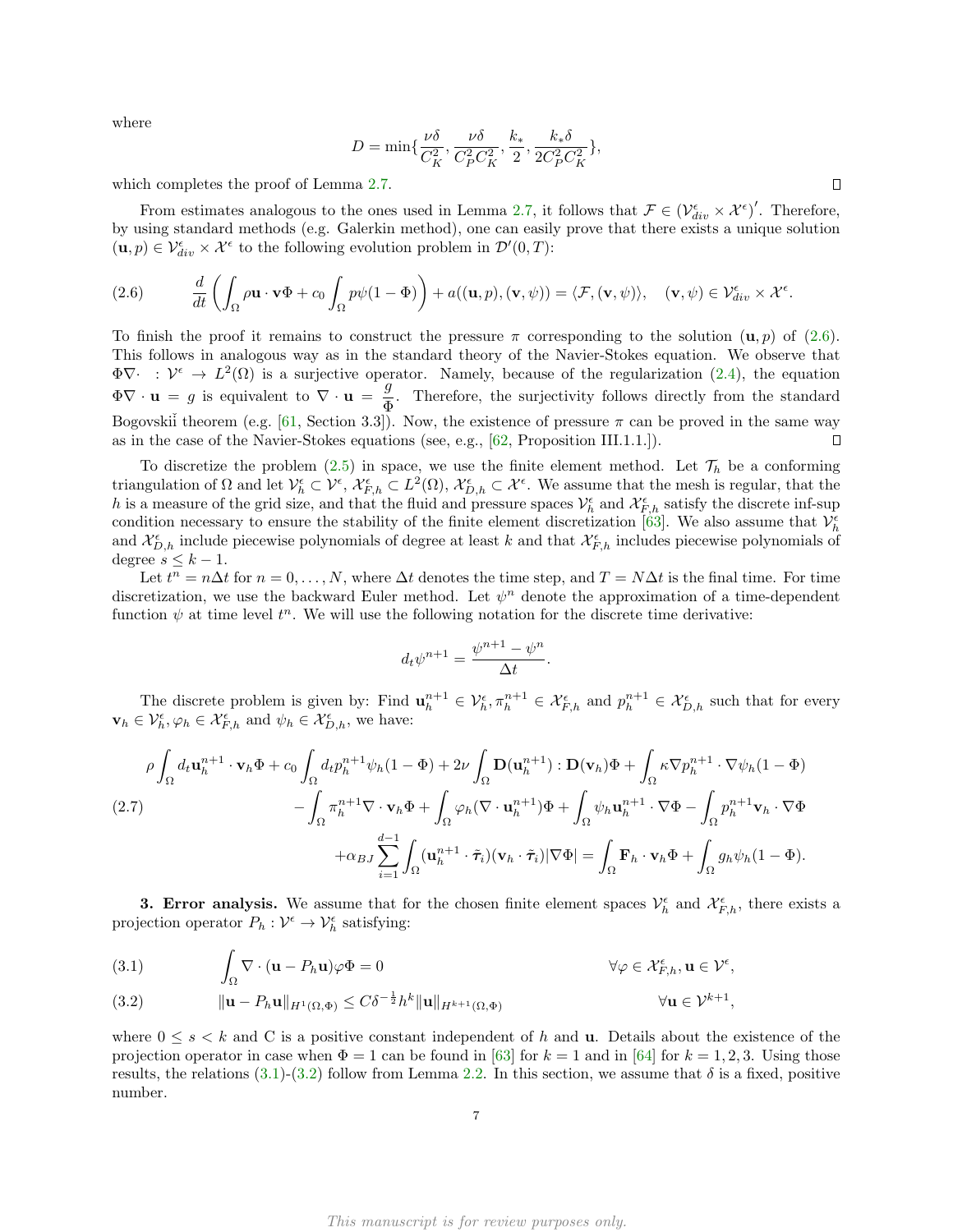Let  $S_h$  be a projection operator onto  $\mathcal{X}_{D,h}^{\epsilon}$  such that

(3.3) 
$$
||p - S_h p||_{H^1(\Omega, 1 - \Phi)} \leq C\delta^{-\frac{1}{2}} h^k ||p||_{H^{k+1}(\Omega, 1 - \Phi)} \quad \forall p \in \mathcal{X}_D^{k+1, \epsilon},
$$

and let  $R_h$  be a projection operator onto  $\mathcal{X}_{F,h}^{\epsilon}$  such that

<span id="page-7-0"></span>(3.4) 
$$
\|\pi - R_h \pi\|_{L^2(\Omega,\Phi)} \leq C\delta^{-\frac{1}{2}} h^{s+1} \|\pi\|_{H^{s+1}(\Omega,\Phi)} \quad \forall \pi \in \mathcal{X}_F^{k+1,\epsilon},
$$

where  $s < k$ .

Let  $a \leq (\geq) b$  denote that there exists a positive constant C, independent h,  $\delta$  and  $\Delta t$ , such that  $a \leq (\geq)Cb$ . We introduce the following time discrete norms:

$$
\|\mathbf{v}\|_{L^2(0,T;X)} = \left(\Delta t \sum_{n=0}^{N-1} \|\mathbf{v}^{n+1}\|_{X}^2\right)^{\frac{1}{2}}, \quad \|\mathbf{v}\|_{L^\infty(0,T;X)} = \max_{0 \le n \le N} \|\mathbf{v}^n\|_{X},
$$

where  $X \in \{H^k(\Omega,\Phi), H^k(\Omega,1-\Phi)\}.$  Note that they are equivalent to the continuous norms since we use piecewise constant approximations in time. Furthermore, the following inequality holds:

$$
\Delta t \sum_{n=1}^{N-1} \|d_t \mathbf{v}^{n+1}\|_X^2 \lesssim \|\partial_t \mathbf{v}\|_{L^2(0,T;X)}^2.
$$

The main result of this section is stated in the following theorem.

THEOREM 3.1. Let  $(\mathbf{u}, p, \pi)$  be a solution of  $(2.5)$ , and let  $\{(\mathbf{u}_h^n, p_h^n, \pi_h^n)\}_{n\geq 1}$  be a solution of  $(2.7)$ , with discrete initial data

<span id="page-7-1"></span>
$$
(\mathbf{u}_h^0, p_h^0, \pi_h^0) = (P_h \mathbf{u}^0, S_h p^0, R_h \pi^0).
$$

Then, the following estimate holds:

$$
\frac{\rho}{2} \|\mathbf{u}^{N} - \mathbf{u}_{h}^{N}\|_{L^{2}(\Omega,\Phi)}^{2} + \frac{c_{0}}{2} \|p^{N} - p_{h}^{N}\|_{L^{2}(\Omega,1-\Phi)}^{2} + \nu \Delta t \sum_{n=0}^{N-1} \|\mathbf{D}(\mathbf{u}^{n+1} - \mathbf{u}_{h}^{n+1})\|_{L^{2}(\Omega,\Phi)}^{2}
$$
\n
$$
+ \frac{k_{*} \Delta t}{2} \sum_{n=0}^{N-1} \|\nabla(p^{n+1} - p_{h}^{n+1})\|_{L^{2}(\Omega,1-\Phi)}^{2}
$$
\n
$$
\lesssim \Delta t^{2} \left(\frac{\rho_{F}^{2} C_{P}^{2} C_{K}^{2}}{\nu \delta} \|\partial_{tt} \mathbf{u}\|_{L^{2}(0,T;L^{2}(\Omega,\Phi))}^{2} + \frac{c_{0}^{2} C_{P}^{2}}{k_{*}} \|\partial_{tt} p\|_{L^{2}(0,T;L^{2}(\Omega,1-\Phi))}^{2}\right)
$$
\n
$$
+ h^{2k} \left(\frac{\rho}{\delta} \|\mathbf{u}\|_{L^{\infty}(0,T;H^{k+1}(\Omega,\Phi))}^{2} + \frac{\rho^{2} C_{P}^{2} C_{K}^{2}}{\nu \delta^{2}} \|\partial_{t} \mathbf{u}\|_{L^{2}(0,T;H^{k+1}(\Omega,\Phi))}^{2}
$$
\n
$$
+ \left(\frac{\nu}{\delta} + \frac{C_{T}^{4} (C_{P}^{2} + 1)}{k_{*} \delta} + \frac{\alpha_{B}^{2} \int C_{T}^{4} C_{K}^{2}}{\delta^{2}} (C_{P}^{2} + 1) \right) \|\mathbf{u}\|_{L^{2}(0,T;H^{k+1}(\Omega,\Phi))}^{2} + \frac{c_{0}}{\delta} \|p\|_{L^{\infty}(0,T;H^{k+1}(\Omega,1-\Phi))}^{2}
$$
\n
$$
+ \left(\frac{c_{0}^{2} C_{P}^{2}}{k_{*} \delta} + \frac{(k^{*})^{2}}{k_{*} \delta} + \frac{C_{T}^{4} C_{K}^{2}}{\nu \delta^{2}} (C_{P}^{2} + 1) \right) \|p\|_{L^{2}(0
$$

*Proof.* Define  $\mathbf{e}_U = \mathbf{u} - \mathbf{u}_h$ ,  $e_\pi = \pi - \pi_h$  and  $e_P = p - p_h$ . We begin by subtracting [\(2.7\)](#page-6-4) from [\(2.5\)](#page-4-0), obtaining the following error equation:

$$
\rho \int_{\Omega} d_t \mathbf{e}_U^{n+1} \cdot \mathbf{v}_h \Phi + 2\nu \int_{\Omega} \mathbf{D}(\mathbf{e}_U^{n+1}) : \mathbf{D}(\mathbf{v}_h) \Phi - \int_{\Omega} e_{\pi}^{n+1} \nabla \cdot \mathbf{v}_h \Phi + \int_{\Omega} \varphi_h \nabla \cdot \mathbf{e}_U^{n+1} \Phi \n+ c_0 \int_{\Omega} d_t e_p^{n+1} \psi_h (1 - \Phi) + \int_{\Omega} \kappa \nabla e_p^{n+1} \cdot \nabla \psi_h (1 - \Phi) - \int_{\Omega} e_p^{n+1} \mathbf{v}_h \cdot \nabla \Phi
$$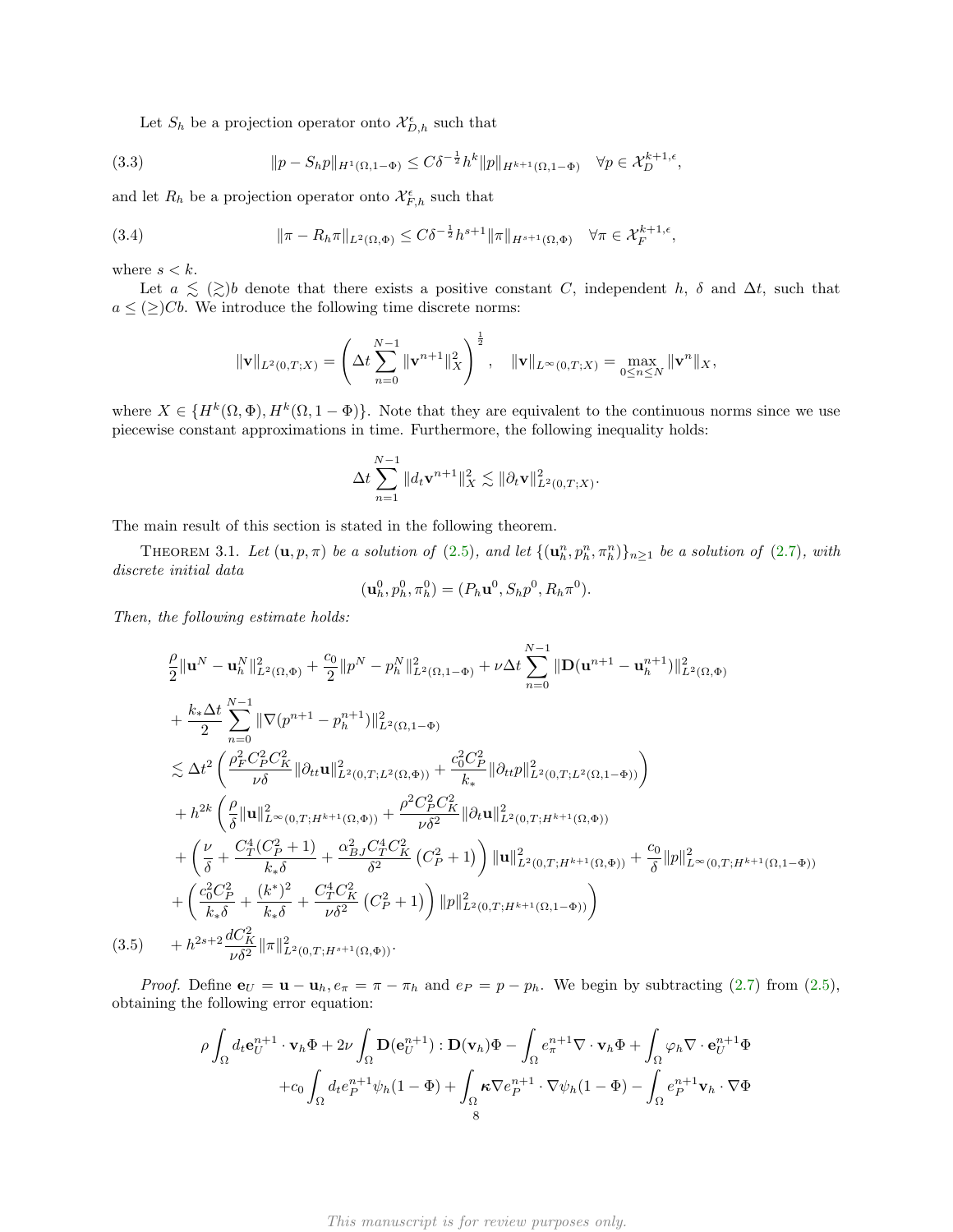<span id="page-8-0"></span>(3.6) 
$$
+ \int_{\Omega} \psi_h \mathbf{e}_U^{n+1} \cdot \nabla \Phi + \alpha_{BJ} \sum_{i=1}^{d-1} \int_{\Omega} (\mathbf{e}_U^{n+1} \cdot \tilde{\boldsymbol{\tau}}_i) (\mathbf{v}_h \cdot \tilde{\boldsymbol{\tau}}_i) |\nabla \Phi| = \mathcal{R}(\mathbf{v}_h \psi_h),
$$

where

$$
\mathcal{R}(\mathbf{v}_h, \psi_h) = \rho_F \int_{\Omega} \left( d_t \mathbf{u}^{n+1} - \partial_t \mathbf{u}^{n+1} \right) \cdot \mathbf{v}_h \Phi + c_0 \int_{\Omega} \left( d_t p^{n+1} - \partial_t p^{n+1} \right) \psi_h (1 - \Phi).
$$

We decompose the error into the sum of the interpolation error and the approximation error as:

$$
\mathbf{e}_U = \mathbf{u} - P_h \mathbf{u} + P_h \mathbf{u} - \mathbf{u}_h = \boldsymbol{\theta}_U + \boldsymbol{\delta}_U,
$$
  
\n
$$
e_\pi = \pi - R_h \pi + R_h \pi - \pi_h = \theta_\pi + \delta_\pi,
$$
  
\n
$$
e_P = p - S_h p + S_h p - p_h = \theta_P + \delta_P.
$$

Let  $\mathbf{v}_h = \boldsymbol{\delta}_U^{n+1}, \varphi_h = \delta_{\pi}^{n+1}, \psi_h = \delta_P^{n+1}$  in [\(3.6\)](#page-8-0). Then, we obtain:

$$
\frac{\rho}{2\Delta t} \left( \|\delta_{U}^{n+1}\|_{L^{2}(\Omega,\Phi)}^{2} - \|\delta_{U}^{n}\|_{L^{2}(\Omega,\Phi)}^{2} + \|\delta_{U}^{n+1} - \delta_{U}^{n}\|_{L^{2}(\Omega,\Phi)}^{2} \right) + 2\nu \|\mathbf{D}(\delta_{U}^{n+1})\|_{L^{2}(\Omega,\Phi)}^{2}
$$
\n
$$
+ \frac{c_{0}}{2\Delta t} \left( \|\delta_{P}^{n+1}\|_{L^{2}(\Omega,1-\Phi)}^{2} - \|\delta_{P}^{n}\|_{L^{2}(\Omega,1-\Phi)}^{2} + \|\delta_{P}^{n+1} - \delta_{P}^{n}\|_{L^{2}(\Omega,1-\Phi)}^{2} \right) + \|\kappa^{\frac{1}{2}}\nabla\delta_{P}^{n+1}\|_{L^{2}(\Omega,1-\Phi)}^{2}
$$
\n
$$
+ \alpha_{BJ} \sum_{i=1}^{d-1} \int_{\Omega} |\delta_{U}^{n+1} \cdot \tilde{\tau}_{i}|^{2} |\nabla\Phi|
$$
\n
$$
= \mathcal{R}(\delta_{U}^{n+1},\delta_{P}^{n+1}) - \int_{\Omega} \rho d_{t} \theta_{U}^{n+1} \cdot \delta_{U}^{n+1} \Phi - \int_{\Omega} 2\nu \mathbf{D}(\theta_{U}^{n+1}) : \mathbf{D}(\delta_{U}^{n+1}) \Phi + \int_{\Omega} \theta_{\pi}^{n+1} (\nabla \cdot \delta_{U}^{n+1}) \Phi - \int_{\Omega} \delta_{\pi}^{n+1} (\nabla \cdot \theta_{U}^{n+1}) \Phi - \int_{\Omega} c_{0} d_{t} \theta_{P}^{n+1} \delta_{P}^{n+1} (1 - \Phi) - \int_{\Omega} \kappa \nabla\theta_{P}^{n+1} \cdot \nabla\delta_{P}^{n+1} (1 - \Phi)
$$
\n(3.7)\n
$$
- \int_{\Omega} \theta_{P}^{n+1} \delta_{U}^{n+1} \cdot \nabla\Phi + \int_{\Omega} \delta_{P}^{n+1} \theta_{U}^{n+1} \cdot \nabla\Phi - \alpha_{BJ} \sum_{i=1}^{d-1} \int_{\Omega} (\theta_{U}^{n+
$$

<span id="page-8-1"></span>Thanks to [\(3.1\)](#page-6-2), we have

$$
\int_{\Omega} \delta_{\pi}^{n+1} (\nabla \cdot \boldsymbol{\theta}_{U}^{n+1}) \Phi = 0.
$$

We bound the right-hand side as follows. Using the Cauchy-Schwarz and Young's inequalities, we obtain:

$$
\begin{split} \int_{\Omega}\rho d_{t}\theta_{U}^{n+1}\cdot\delta_{U}^{n+1}\Phi+\int_{\Omega}2\nu\mathbf{D}(\theta_{U}^{n+1}):\mathbf{D}(\delta_{U}^{n+1})\Phi+\int_{\Omega}\theta_{\pi}^{n+1}(\nabla\cdot\delta_{U}^{n+1})\Phi+\int_{\Omega}c_{0}\partial_{t}\theta_{P}^{n+1}\delta_{P}^{n+1}(1-\Phi)\\ &+\int_{\Omega}\kappa\nabla\theta_{P}^{n+1}\cdot\nabla\delta_{P}^{n+1}(1-\Phi)\\ \lesssim\frac{\nu\delta}{C_{P}^{2}C_{K}^{2}}\|\delta_{U}^{n+1}\|_{L^{2}(\Omega,\Phi)}^{2}+\frac{\rho^{2}C_{P}^{2}C_{K}^{2}}{\nu\delta}\|d_{t}\theta_{U}^{n+1}\|_{L^{2}(\Omega,\Phi)}^{2}+\nu\|\mathbf{D}(\delta_{U}^{n+1})\|_{L^{2}(\Omega,\Phi)}^{2}+\nu\|\mathbf{D}(\theta_{U}^{n+1})\|_{L^{2}(\Omega,\Phi)}^{2}\\ &+\frac{dC_{K}^{2}}{\nu\delta}\|\theta_{\pi}^{n+1}\|_{L^{2}(\Omega,\Phi)}^{2}+\frac{\nu\delta}{dC_{K}^{2}}\|\nabla\cdot\delta_{U}^{n+1}\|_{L^{2}(\Omega,\Phi)}^{2}+\frac{k_{*}}{C_{P}^{2}}\|\delta_{P}^{n+1}\|_{L^{2}(\Omega,1-\Phi)}^{2}+\frac{c_{0}^{2}C_{P}^{2}}{2k_{*}}\|\theta_{P}^{n+1}\|_{L^{2}(\Omega,1-\Phi)}^{2}.\end{split}
$$

Using Lemma [2.3,](#page-4-2) Young's inequality with  $\epsilon = \frac{C_T^2 C_K^2}{s}$  $\frac{C^{\prime} K}{\nu \delta}$   $(C_P^2 + 1)$ , Lemma [2.4](#page-4-3) and Korn's inequality combined with Lemma [2.2,](#page-3-1) we can estimate:

$$
\left|\int_{\Omega}\theta_P^{n+1}\delta_U^{n+1}\cdot\nabla\Phi\right|\leq\left(\int_{\Omega}|\theta_P^{n+1}|^2|\nabla\Phi|\right)^{\frac{1}{2}}\left(\int_{\Omega}|\delta_U^{n+1}|^2|\nabla\Phi|\right)^{\frac{1}{2}}
$$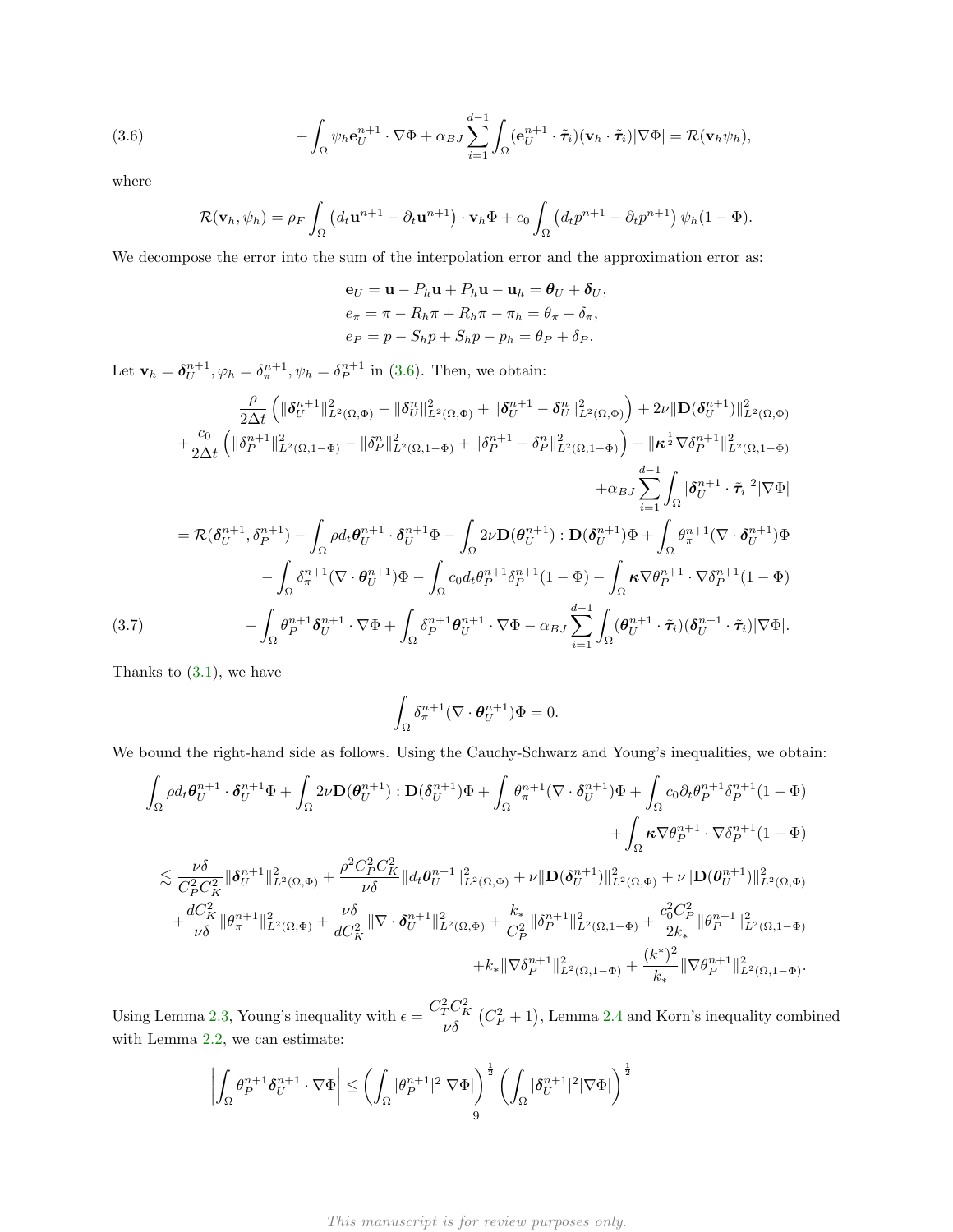$$
\leq \left( \int_{\Omega} |\theta_P^{n+1}|^2 |\nabla (1 - \Phi)| \right)^{\frac{1}{2}} \left( \int_{\Omega} |\delta_U^{n+1}|^2 |\nabla \Phi| \right)^{\frac{1}{2}} \n\leq C_T^2 \|\theta_P^{n+1}\|_{H^1(\Omega, 1 - \Phi)} \|\delta_U^{n+1}\|_{H^1(\Omega, \Phi)} \n\leq \frac{C_T^2 \epsilon}{2} \|\theta_P^{n+1}\|_{H^1(\Omega, 1 - \Phi)}^2 + \frac{C_T^2}{2\epsilon} \|\delta_U^{n+1}\|_{H^1(\Omega, \Phi)}^2 \n\lesssim \frac{C_T^4 C_K^2}{\nu \delta} (C_P^2 + 1) \|\theta_P^{n+1}\|_{H^1(\Omega, 1 - \Phi)}^2 + \nu \|\mathbf{D}(\delta_U^{n+1})\|_{L^2(\Omega, \Phi)}^2,
$$

and, similarly,

$$
\int_{\Omega} \delta_P^{n+1} \theta_U^{n+1} \cdot \nabla \Phi \lesssim k_* \| \nabla \delta_P^{n+1} \|_{L^2(\Omega, 1-\Phi)}^2 + \frac{C_T^4 (C_P^2 + 1)}{k_*} \| \theta_U^{n+1} \|_{H^1(\Omega, \Phi)}^2,
$$

and

$$
\alpha_{BJ} \sum_{i=1}^{d-1} \int_\Omega (\boldsymbol\theta_{U}^{n+1} \cdot \tilde{\boldsymbol{\tau}}_i) (\boldsymbol\delta_U^{n+1} \cdot \tilde{\boldsymbol{\tau}}_i) | \nabla \Phi | \lesssim \frac{\alpha_{BJ}^2 C_T^4 C_K^2}{\delta} \left(C_P^2 + 1 \right) \left\| \boldsymbol\theta_U^{n+1} \right\|_{H^1(\Omega,\Phi)}^2 + \nu \left\| \mathbf{D}(\boldsymbol\delta_U^{n+1}) \right\|_{L^2(\Omega,\Phi)}^2.
$$

Using Lemma [2.4,](#page-4-3) Korn's inequality combined with Lemma [2.2,](#page-3-1) and

$$
\|\nabla \cdot \boldsymbol{\delta}_U^{n+1}\|_{L^2(\Omega,\Phi)}^2 \leq \frac{dC_K^2}{\delta} \|\mathbf{D}(\boldsymbol{\delta}_U^{n+1})\|_{L^2(\Omega,\Phi)}^2,
$$

and combining the results above with [\(3.7\)](#page-8-1), we get:

$$
\frac{\rho}{2\Delta t} \left( \|\boldsymbol{\delta}_{U}^{n+1}\|_{L^{2}(\Omega,\Phi)}^{2} - \|\boldsymbol{\delta}_{U}^{n}\|_{L^{2}(\Omega,\Phi)}^{2} + \|\boldsymbol{\delta}_{U}^{n+1} - \boldsymbol{\delta}_{U}^{n}\|_{L^{2}(\Omega,\Phi)}^{2} \right) + \nu \|\mathbf{D}(\boldsymbol{\delta}_{U}^{n+1})\|_{L^{2}(\Omega,\Phi)}^{2}
$$
\n
$$
+ \frac{c_{0}}{2\Delta t} \left( \|\boldsymbol{\delta}_{P}^{n+1}\|_{L^{2}(\Omega,1-\Phi)}^{2} - \|\boldsymbol{\delta}_{P}^{n}\|_{L^{2}(\Omega,1-\Phi)}^{2} + \|\boldsymbol{\delta}_{P}^{n+1} - \boldsymbol{\delta}_{P}^{n}\|_{L^{2}(\Omega,1-\Phi)}^{2} \right)
$$
\n
$$
+ \frac{k_{*}}{2} \|\nabla \delta_{P}^{n+1}\|_{L^{2}(\Omega,1-\Phi)}^{2} + \alpha_{BJ} \sum_{i=1}^{d-1} \int_{\Omega} |\boldsymbol{\delta}_{U}^{n+1} \cdot \tilde{\tau}_{i}|^{2} |\nabla \Phi|
$$
\n
$$
\lesssim \mathcal{R}(\boldsymbol{\delta}_{U}^{n+1},\delta_{P}^{n+1}) + \frac{\rho^{2} C_{P}^{2} C_{K}^{2}}{\nu \delta} \|d_{t} \boldsymbol{\theta}_{U}^{n+1} \|_{L^{2}(\Omega,\Phi)}^{2} + \nu \|\mathbf{D}(\boldsymbol{\theta}_{U}^{n+1})\|_{L^{2}(\Omega,\Phi)}^{2} + \frac{dC_{K}^{2}}{\nu \delta} \|\boldsymbol{\theta}_{\pi}^{n+1} \|_{L^{2}(\Omega,\Phi)}^{2}
$$
\n
$$
+ \frac{c_{0}^{2} C_{P}^{2}}{k_{*}} \|\boldsymbol{\theta}_{P}^{n+1} \|_{L^{2}(\Omega,1-\Phi)}^{2} + \frac{(k^{*})^{2}}{k_{*}} \|\nabla \boldsymbol{\theta}_{P}^{n+1} \|_{L^{2}(\Omega,1-\Phi)}^{2} + \frac{C_{T}^{4} C_{K}^{2}}{\nu \delta} \left( C_{P}^{2} + 1 \right) \|\boldsymbol{\theta}_{P}^{n+1} \|_{H^{1}(\Omega,1-\Phi)}^{2} + \frac{C
$$

Discarding a positive term on the left-hand side, summing from  $n = 0$  to  $N - 1$ , multiplying by  $\Delta t$  and using the approximation properties  $(3.2)-(3.4)$  $(3.2)-(3.4)$ , we obtain:

$$
\frac{\rho}{2} \|\delta_{U}^{N}\|_{L^{2}(\Omega,\Phi)}^{2} + \frac{c_{0}}{2} \|\delta_{P}^{N}\|_{L^{2}(\Omega,1-\Phi)}^{2} + \nu \Delta t \sum_{n=0}^{N-1} \|\mathbf{D}(\delta_{U}^{n+1})\|_{L^{2}(\Omega,\Phi)}^{2} + \frac{\rho \Delta t^{2}}{2} \sum_{n=0}^{N-1} \|d_{t}\delta_{U}^{n+1}\|_{L^{2}(\Omega,\Phi)}^{2}
$$
\n
$$
+ \frac{c_{0}\Delta t^{2}}{2} \sum_{n=0}^{N-1} \|d_{t}\delta_{P}^{n+1}\|_{L^{2}(\Omega,1-\Phi)}^{2} + \frac{k_{*}\Delta t}{2} \sum_{n=0}^{N-1} \|\nabla \delta_{P}^{n+1}\|_{L^{2}(\Omega,1-\Phi)}^{2}
$$
\n
$$
\lesssim \Delta t \sum_{n=0}^{N-1} \mathcal{R}(\delta_{U}^{n+1}, \delta_{P}^{n+1}) + \frac{\rho^{2}C_{P}^{2}C_{K}^{2}}{\nu\delta^{2}} h^{2k} \|\partial_{t}\mathbf{u}\|_{L^{2}(0,T;H^{k+1}(\Omega,\Phi))}^{2} + \frac{\nu}{\delta} h^{2k} \|\mathbf{u}\|_{L^{2}(0,T;H^{k+1}(\Omega,\Phi))}^{2}
$$
\n
$$
+ \frac{C_{T}^{4}(C_{P}^{2}+1)}{k_{*}\delta} h^{2k} \|\mathbf{u}\|_{L^{2}(0,T;H^{k+1}(\Omega,\Phi))}^{2} + \frac{\alpha_{BJ}^{2}C_{T}^{4}C_{K}^{2}}{\delta^{2}} (C_{P}^{2}+1) h^{2k} \|\mathbf{u}\|_{L^{2}(0,T;H^{k+1}(\Omega,\Phi))}^{2}
$$
\n
$$
+ \frac{dC_{K}^{2}}{\nu\delta^{2}} h^{2s+2} \|\pi\|_{L^{2}(0,T;H^{s+1}(\Omega,\Phi))}^{2} + \frac{c_{0}^{2}C_{P}^{2}}{k_{*}\delta} h^{2k} \|p\|_{L^{2}(0,T;H^{k+1}(\Omega,1-\Phi))}^{2}
$$
\n
$$
\leq 1
$$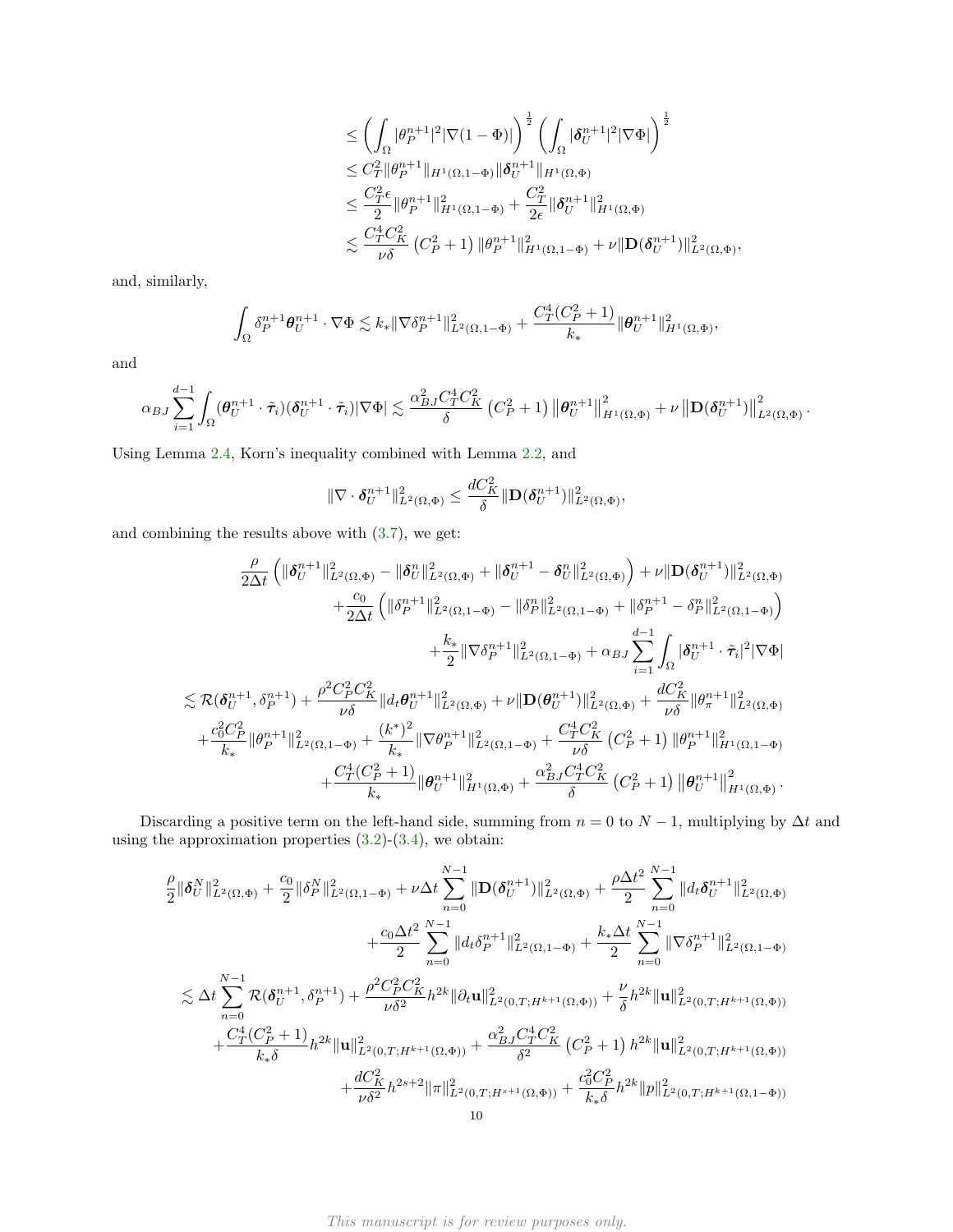$$
+\frac{(k^*)^2}{k_*\delta}h^{2k}||p||^2_{L^2(0,T;H^{k+1}(\Omega,1-\Phi))} + \frac{C_T^4C_K^2}{\nu\delta^2}\left(C_P^2+1\right)h^{2k}||p||^2_{L^2(0,T;H^{k+1}(\Omega,1-\Phi))}.
$$

Finally, using Lemma [3.2](#page-10-0) to estimate the residual term  $\mathcal{R}(\delta_{U}^{n+1}, \delta_{P}^{n+1})$ , we have:

$$
\frac{\rho}{2} \|\delta_{U}^{N}\|_{L^{2}(\Omega,\Phi)}^{2} + \frac{c_{0}}{2} \|\delta_{P}^{N}\|_{L^{2}(\Omega,1-\Phi)}^{2} + \nu \Delta t \sum_{n=0}^{N-1} \|\mathbf{D}(\delta_{U}^{n+1})\|_{L^{2}(\Omega,\Phi)}^{2} + \frac{\rho \Delta t^{2}}{2} \sum_{n=0}^{N-1} \|d_{t}\delta_{U}^{n+1}\|_{L^{2}(\Omega,\Phi)}^{2}
$$
\n
$$
+ \frac{c_{0}\Delta t^{2}}{2} \sum_{n=0}^{N-1} \|d_{t}\delta_{P}^{n+1}\|_{L^{2}(\Omega,1-\Phi)}^{2} + \frac{k_{*}\Delta t}{2} \sum_{n=0}^{N-1} \|\nabla \delta_{P}^{n+1}\|_{L^{2}(\Omega,1-\Phi)}^{2}
$$
\n
$$
\lesssim \Delta t^{2} \left(\frac{\rho_{F}^{2}C_{P}^{2}C_{K}^{2}}{\nu\delta} \|\partial_{tt}\mathbf{u}\|_{L^{2}(0,T;L^{2}(\Omega,\Phi))}^{2} + \frac{c_{0}^{2}C_{P}^{2}}{k_{*}} \|\partial_{tt}p\|_{L^{2}(0,T;L^{2}(\Omega,1-\Phi))}^{2}\right)
$$
\n
$$
+ h^{2k} \frac{\rho^{2}C_{P}^{2}C_{K}^{2}}{\nu\delta^{2}} \|\partial_{t}\mathbf{u}\|_{L^{2}(0,T;H^{k+1}(\Omega,\Phi))}^{2}
$$
\n
$$
+ h^{2k} \left(\frac{\nu}{\delta} + \frac{C_{T}^{4}(C_{P}^{2}+1)}{k_{*}\delta} + \frac{\alpha_{BJ}^{2}C_{T}^{4}C_{K}^{2}}{\delta^{2}}\left(C_{P}^{2}+1\right)\right) \|\mathbf{u}\|_{L^{2}(0,T;H^{k+1}(\Omega,\Phi))}^{2}
$$
\n
$$
+ h^{2k} \left(\frac{c_{0}^{2}C_{P}^{2}}{k_{*}\delta} + \frac{(k^{*})^{2}}{k_{*}\delta} + \frac{C_{T}^{4}C_{K}^{2}}{\nu\delta^{2}}\left(C_{P}^{2}+1\right)\right) \|\mathbf{p}\|_{L^{2}(0,T;H^{k+
$$

<span id="page-10-0"></span> $\Box$ 

 $\Box$ 

The final estimate follows from the triangle inequality.

In the following, we state and prove two lemmas that were used in the proof of Theorem [3.1.](#page-7-1)

Lemma 3.2. The following estimate holds:

$$
\Delta t \sum_{n=0}^{N-1} \mathcal{R}(\delta_{U}^{n+1}, \delta_{P}^{n+1})
$$
\n
$$
\lesssim \Delta t^{2} \left( \frac{\rho_{F}^{2} C_{P}^{2} C_{K}^{2}}{\nu \delta} \|\partial_{tt} \mathbf{u}\|_{L^{2}(0,T;L^{2}(\Omega,\Phi))}^{2} + \frac{c_{0}^{2} C_{P}^{2}}{k_{*}} \|\partial_{tt} p\|_{L^{2}(0,T;L^{2}(\Omega,1-\Phi))}^{2} \right)
$$
\n
$$
+ \nu \Delta t \sum_{n=0}^{N-1} \|D(\delta_{U}^{n+1})\|_{L^{2}(\Omega,\Phi)}^{2} + k_{*} \Delta t \sum_{n=0}^{N-1} \|\nabla \delta_{P}^{n+1}\|_{L^{2}(\Omega,1-\Phi)}^{2}.
$$

Proof. Using the Cauchy-Schwartz, Young's, the Poincaré - Friedrichs, and Korn's inequalities, we have:

$$
\Delta t \sum_{n=0}^{N-1} \mathcal{R}(\delta_U^{n+1}, \delta_P^{n+1}) =
$$
\n
$$
\Delta t \rho_F \sum_{n=0}^{N-1} \int_{\Omega} \left( d_t \mathbf{u}^{n+1} - \partial_t \mathbf{u}^{n+1} \right) \cdot \delta_U^{n+1} \Phi + \Delta t c_0 \sum_{n=0}^{N-1} \int_{\Omega} \left( d_t p^{n+1} - \partial_t p^{n+1} \right) \delta_P^{n+1} (1 - \Phi)
$$
\n
$$
\lesssim \frac{\Delta t \rho_F^2 C_P^2 C_K^2}{\nu \delta} \sum_{n=0}^{N-1} \| d_t \mathbf{u}^{n+1} - \partial_t \mathbf{u}^{n+1} \|^2_{L^2(\Omega, \Phi)} + \nu \Delta t \sum_{n=0}^{N-1} \| D(\delta_U^{n+1}) \|^2_{L^2(\Omega, \Phi)}
$$
\n
$$
+ \frac{\Delta t c_0^2 C_P^2}{k_*} \sum_{n=0}^{N-1} \| d_t p^{n+1} - \partial_t p^{n+1} \|^2_{L^2(\Omega, 1 - \Phi)} + \Delta t k_* \sum_{n=0}^{N-1} \| \nabla \delta_P^{n+1} \|^2_{L^2(\Omega, 1 - \Phi)}.
$$

The final estimate follows by applying Lemma [3.3.](#page-10-1)

<span id="page-10-1"></span>LEMMA 3.3 (Consistency errors). Let  $\omega$  be a weight. Then, the following inequality holds:

$$
\Delta t \sum_{n=0}^{N-1} \|d_t \mathbf{v}^{n+1} - \partial_t \mathbf{v}^{n+1}\|_{L^2(\Omega,\omega)}^2 \lesssim \Delta t^2 \|\partial_{tt} \mathbf{v}\|_{L^2(0,T;L^2(\Omega,\omega))}^2.
$$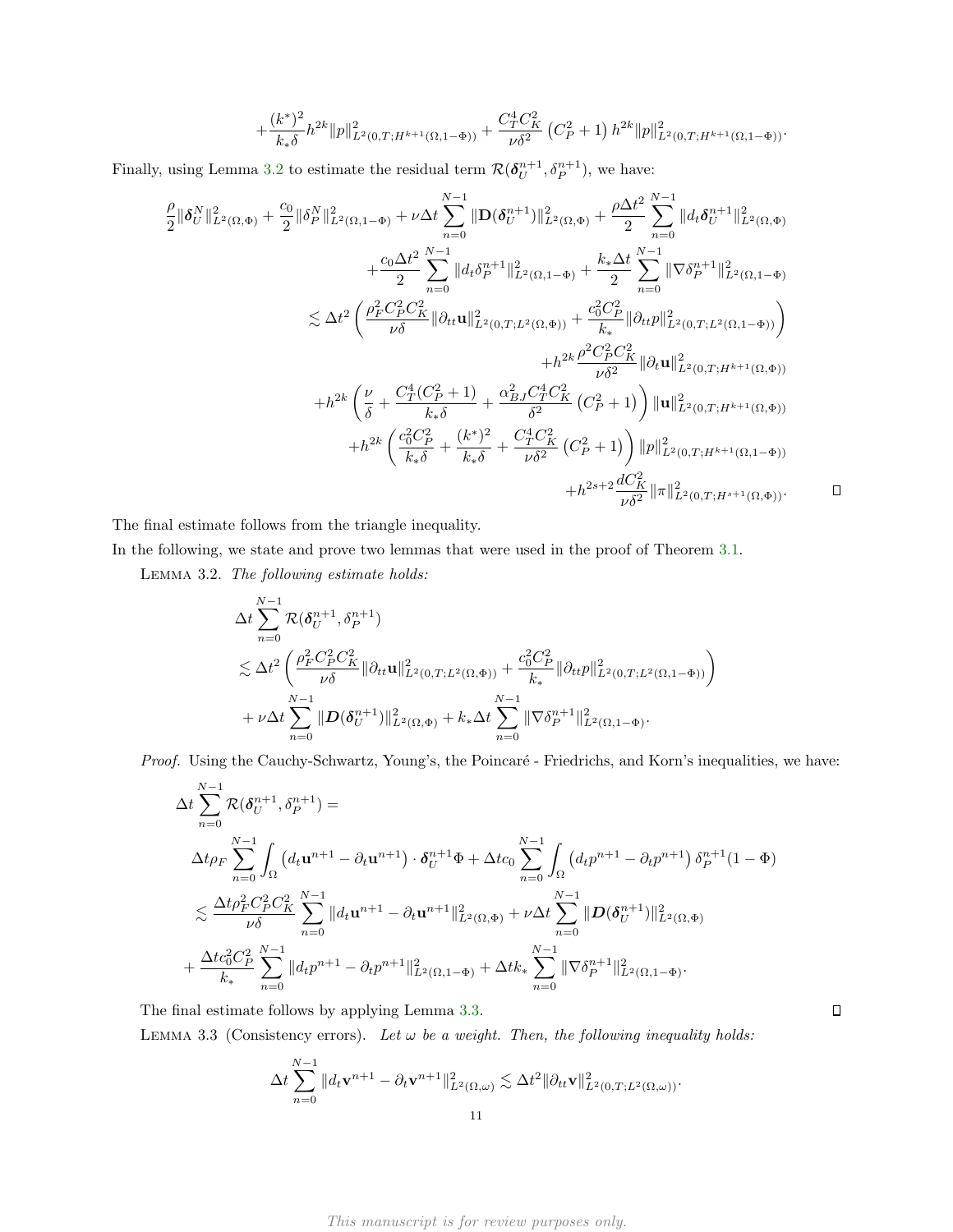Proof. Using the Cauchy-Schwartz inequality, we have:

$$
\Delta t \sum_{n=0}^{N-1} \|d_t \mathbf{v}^{n+1} - \partial_t \mathbf{v}^{n+1}\|_{L^2(\Omega,\omega)}^2
$$
\n
$$
= \Delta t \sum_{n=0}^{N-1} \int_{\Omega} \left| \frac{1}{\Delta t} \int_{t^n}^{t^{n+1}} (t - t^n) \partial_{tt} \mathbf{v}(t) dt \right|^2 \omega dx
$$
\n
$$
\leq \frac{1}{\Delta t} \int_{\Omega} \sum_{n=0}^{N-1} \left( \int_{t^n}^{t^{n+1}} |t - t^n|^2 dt \int_{t^n}^{t^{n+1}} |\partial_{tt} \mathbf{v}|^2 dt \right) \omega dx
$$
\n
$$
\leq \frac{\Delta t^2}{3} \int_{\Omega} \int_0^T |\partial_{tt} \mathbf{v}|^2 dt \omega dx \lesssim \Delta t^2 ||\partial_{tt} \mathbf{v}||_{L^2(0,T;L^2(\Omega,\omega))}^2.
$$

REMARK 3.1. In the proofs of Theorems [2.6](#page-4-4) and [3.1,](#page-7-1) we heavily used the fact that the phase field function is strictly greater than  $\delta$  due to the regularization [\(2.4\)](#page-3-0). The parameter  $\delta$  was assumed to be fixed, i.e. independent of the discretization parameters, and small. In the proof of Theorem [2.6,](#page-4-4) it was essential that  $\delta > 0$ . Even though the constants in the error estimates proved in Theorem [3.1](#page-7-1) depend on the negative powers of  $\delta$ , the estimates are still valuable because h and  $\Delta t$  can be chosen as powers of  $\delta$  so that the right-hand side is guaranteed to converge to 0 as  $\delta \to 0$ . Moreover, the numerical experiments suggest that the actual numerical error is independent of the regularization parameter,  $\delta$ , see Section [5.](#page-14-0) However, the proof of the well-posedness for  $\delta = 0$  is much more involved and relies on the theory of weighted spaces with Muckenhoupt weights (see e.g. [\[65–](#page-18-16)[67\]](#page-18-17)). This is outside of the scope of this paper and will be addressed in our forthcoming work.

<span id="page-11-0"></span>4. Modeling error. In this section, we estimate the difference between the continuous solutions of the diffuse and sharp interface formulations in terms of the parameter  $\epsilon$  describing the diffuse interface width (see definition of the phase field function in Section [2.2\)](#page-2-0). For simplicity, in this section we assume that there is no regularization, i.e.  $\delta = 0$ . Moreover, to make the exposition more clear, we slightly change the notation and introduce subscripts "s" and "d" to denote the solutions to the sharp interface and the diffuse interface formulations, respectively.

The weak solution,  $(\mathbf{u}_s, p_s)$ , to the sharp interface problem satisfies the following weak form (see Definition [2.1\)](#page-2-1):

<span id="page-11-2"></span>(4.1)  
\n
$$
\rho \int_{\Omega_F} \partial_t \mathbf{u}_s \cdot \mathbf{v} + c_0 \int_{\Omega_D} \partial_t p_s \psi + \int_{\Omega_F} \sigma (\nabla \mathbf{u}_s, \pi_s) : \nabla \mathbf{v} + \int_{\Omega_D} \kappa \nabla p_s \cdot \nabla \psi
$$
\n
$$
+ \int_{\Gamma} p_s \mathbf{v} \cdot \mathbf{n} - \int_{\Gamma} \psi \mathbf{u}_s \cdot \mathbf{n} + \alpha_{BJ} \sum_{i=0}^{d-1} \int_{\Gamma} (\mathbf{u}_s \cdot \tau_i) (\mathbf{v} \cdot \tau_i) = \int_{\Omega_F} \mathbf{F} \cdot \mathbf{v} + \int_{\Omega_D} g \psi, \quad (\mathbf{v}, \psi) \in \mathcal{V}_{div} \times \mathcal{X}.
$$

Here subscript div in  $V_{div}$  denotes the space of divergence free functions. The continuous diffuse interface solution, with the diffuse layer of width  $\approx \epsilon$ , is denoted by  $(\mathbf{u}_d^{\epsilon}, p_d^{\epsilon})$ , and satisfies the following weak form (Definition [2.5\)](#page-4-1):

<span id="page-11-1"></span>
$$
(4.2) \qquad \rho \int_{\Omega} \partial_t \mathbf{u}_d^{\epsilon} \cdot \mathbf{v} \Phi^{\epsilon} + c_0 \int_{\Omega} (\partial_t p_d^{\epsilon} \psi)(1 - \Phi^{\epsilon}) + \int_{\Omega} (\boldsymbol{\sigma} (\nabla \mathbf{u}_d^{\epsilon}, \pi_d^{\epsilon}) : \nabla \mathbf{v}) \Phi^{\epsilon} + \int_{\Omega} \boldsymbol{\kappa} \nabla p_d^{\epsilon} \cdot \nabla \psi (1 - \Phi^{\epsilon})
$$

$$
- \int_{\Omega} p_d^{\epsilon} \mathbf{v} \cdot \nabla \Phi^{\epsilon} + \int_{\Omega} \psi \mathbf{u}_d^{\epsilon} \cdot \nabla \Phi^{\epsilon} + \alpha_{BJ} \sum_{i=0}^{d-1} \int_{\Omega} (\mathbf{u}_d^{\epsilon} \cdot \tilde{\boldsymbol{\tau}}_i)(\mathbf{v} \cdot \tilde{\boldsymbol{\tau}}_i) |\nabla \Phi^{\epsilon}| = \int_{\Omega} \mathbf{F} \cdot \mathbf{v} \Phi^{\epsilon} + \int_{\Omega} g \psi (1 - \Phi^{\epsilon}),
$$

for all test function  $(\mathbf{v}, \psi) \in \mathcal{V}_{div}^{\epsilon} \times \mathcal{X}^{\epsilon}$ . Our goal is to estimate  $\|(\mathbf{u}_s, p_s) - (\mathbf{u}_d^{\epsilon}, p_d^{\epsilon})\|$  in a suitable norm, in terms of powers of  $\epsilon$ . This will be done by subtracting the weak form of the diffuse interface formulation from the weak form of the sharp interface formulation, taking suitable test functions, and using the convergence properties of the diffuse integrals.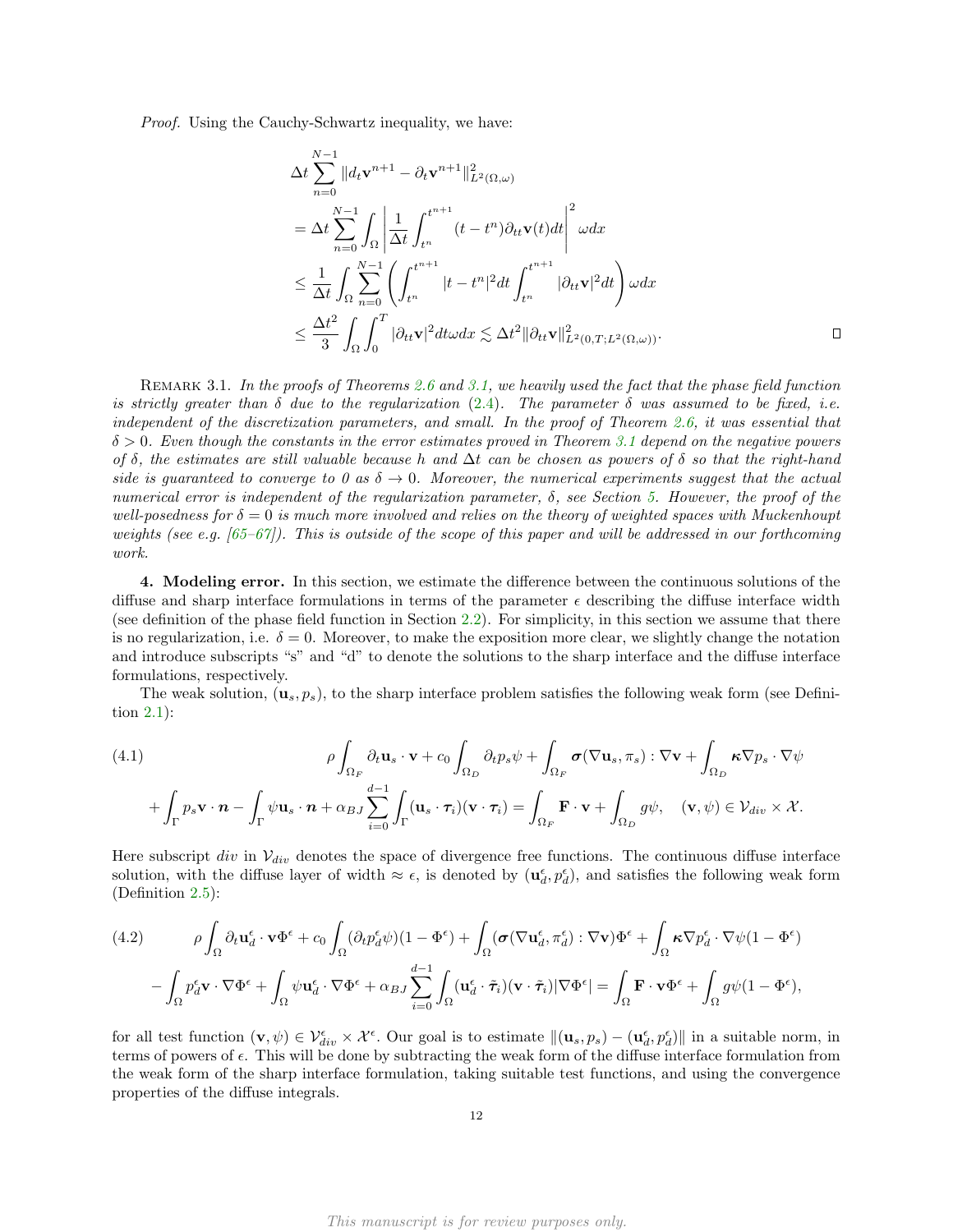THEOREM 4.1. Let  $(\mathbf{u}_s, p_s, \pi_s)$  be a solution of the sharp interface Stokes-Darcy problem in the sense of Definition [2.1,](#page-2-1) and  $(\mathbf{u}_d^{\epsilon}, p_d^{\epsilon}, \pi_d^{\epsilon})$  be a solution of the diffuse interface problem in sense of Definition [2.5.](#page-4-1) Furthermore, assume  $\mathbf{F} \in H^1(\Omega)$ ,  $g \in H^1(\Omega)$  and

 $(\mathbf{u}_s, \pi_s) \in (H^1(0,T; W^{1,\infty}(\Omega)) \times L^2(0,T; W^{3,\infty}(\Omega))) \times L^2(0,T; W^{2,\infty}(\Omega)),$ 

 $p_s \in H^1(0,T;W^{1,\infty}(\Omega)) \times L^2(0,T;W^{3,\infty}(\Omega)).$ 

Then, there exists a constant C independent of  $\epsilon$  such that the following estimate holds:

$$
\rho \| \mathbf{u}_{s} - \mathbf{u}_{d}^{\epsilon} \|_{L^{\infty}(0,T;L^{2}(\Omega,\Phi^{\epsilon}))}^{2} + c_{0} \| p_{s} - p_{d}^{\epsilon} \|_{L^{\infty}(0,T;L^{2}(1-\Phi^{\epsilon}))}^{2} + \nu \| \mathbf{D}(\mathbf{u}_{s} - \mathbf{u}_{d}^{\epsilon}) \|_{L^{2}(0,T;L^{2}(\Omega,\Phi^{\epsilon}))}
$$
\n
$$
+ \frac{\kappa}{2} \| \nabla (p_{s} - p_{d}^{\epsilon}) \|_{L^{2}(0,T;L^{2}(\Omega,1-\Phi^{\epsilon}))} + \alpha_{BJ} \sum_{i=0}^{d-1} \int_{0}^{T} \int_{\Omega} |(\mathbf{u}_{s} - \mathbf{u}_{d}^{\epsilon}) \cdot \tilde{\tau}_{i}|^{2} |\nabla \Phi^{\epsilon}|
$$
\n
$$
\lesssim \epsilon^{3} \left( \| \partial_{t} \mathbf{u}_{s} \|_{L^{2}(0,T;W^{1,\infty}(\Omega))}^{2} + \| \partial_{t} p_{s} \|_{L^{2}(0,T;W^{1,\infty}(\Omega))}^{2} \right)
$$
\n
$$
(4.3)
$$
\n
$$
(4.3)
$$

<span id="page-12-1"></span>*Proof.* We begin by subtracting  $(4.2)$  from  $(4.1)$ . Using a divergence-free extension operator to extended the sharp interface solution to the whole domain, we obtaining the following equation:

$$
\rho \int_{\Omega} \partial_t (\mathbf{u}_s - \mathbf{u}_d^{\epsilon}) \cdot \mathbf{v} \Phi^{\epsilon} + \rho \int_{\Omega} \partial_t \mathbf{u}_s \cdot \mathbf{v} (\chi - \Phi^{\epsilon}) + c_0 \int_{\Omega} \partial_t (p_s - p_d^{\epsilon}) \psi (1 - \Phi^{\epsilon}) + c_0 \int_{\Omega} \partial_t p_s \psi (\Phi^{\epsilon} - \chi)
$$
  
+ 
$$
\int_{\Omega} \sigma (\nabla (\mathbf{u}_s - \mathbf{u}_d^{\epsilon}), \pi_s - \pi_d^{\epsilon}) : \nabla \mathbf{v} \Phi^{\epsilon} + \int_{\Omega} \sigma (\nabla \mathbf{u}_s, \pi_s) : \nabla \mathbf{v} (\chi - \Phi^{\epsilon}) + \kappa \int_{\Omega} \nabla (p_s - p_d^{\epsilon}) \cdot \nabla \psi (1 - \Phi^{\epsilon})
$$
  
+ 
$$
\kappa \int_{\Omega} \nabla p_s \cdot \nabla \psi (\Phi^{\epsilon} - \chi) + \int_{\Gamma} p_s \mathbf{v} \cdot \mathbf{n} - \int_{\Gamma} \psi \mathbf{u}_s \cdot \mathbf{n} + \alpha_{BJ} \sum_{i=0}^{d-1} \int_{\Gamma} (\mathbf{u}_s \cdot \tau_i) (\mathbf{v} \cdot \tau_i)
$$
  
+ 
$$
\int_{\Omega} p_d^{\epsilon} \mathbf{v} \cdot \nabla \Phi^{\epsilon} - \int_{\Omega} \psi \mathbf{u}_d^{\epsilon} \cdot \nabla \Phi^{\epsilon} - \alpha_{BJ} \sum_{i=0}^{d-1} \int_{\Omega} (\mathbf{u}_d^{\epsilon} \cdot \tilde{\tau}_i) (\mathbf{v} \cdot \tilde{\tau}_i) |\nabla \Phi^{\epsilon}| = \int_{\Omega} (\mathbf{F} \cdot \mathbf{v} - g\psi) (\chi - \Phi^{\epsilon}).
$$

Taking  $(\mathbf{v}, \psi) = (\mathbf{u}_s - \mathbf{u}_d^{\epsilon}, p_s - p_d^{\epsilon}) =: (\mathbf{v}^{\epsilon}, \psi^{\epsilon}),$  we get:

$$
\frac{1}{2} \frac{d}{dt} \left( \rho \| \mathbf{u}_s - \mathbf{u}_d^{\epsilon} \|^2_{L^2(\Omega, \Phi^{\epsilon})} + c_0 \| p_s - p_d^{\epsilon} \|^2_{L^2(\Omega, 1 - \Phi^{\epsilon})} \right) + 2\nu \| \mathbf{D} (\mathbf{u}_s - \mathbf{u}_d^{\epsilon}) \|^2_{L^2(\Omega, \Phi^{\epsilon})} + \kappa \| \nabla (p_s - p_d^{\epsilon}) \|^2_{L^2(\Omega, 1 - \Phi^{\epsilon})}
$$
\n
$$
= -\rho \int_{\Omega} \partial_t \mathbf{u}_s \cdot \mathbf{v}^{\epsilon} (\chi - \Phi^{\epsilon}) - c_0 \int_{\Omega} \partial_t p_s \psi^{\epsilon} (\Phi^{\epsilon} - \chi) - \int_{\Omega} \sigma (\nabla \mathbf{u}_s, \pi_s) : \nabla \mathbf{v}^{\epsilon} (\chi - \Phi^{\epsilon})
$$
\n
$$
- \kappa \int_{\Omega} \nabla p_s \cdot \nabla \psi^{\epsilon} (\Phi^{\epsilon} - \chi) - \int_{\Gamma} p_s \mathbf{v}^{\epsilon} \cdot \mathbf{n} + \int_{\Gamma} \psi^{\epsilon} \mathbf{u}_s \cdot \mathbf{n} - \int_{\Omega} p_d^{\epsilon} \mathbf{v}^{\epsilon} \cdot \nabla \Phi^{\epsilon} + \int_{\Omega} \psi^{\epsilon} \mathbf{u}_d^{\epsilon} \cdot \nabla \Phi^{\epsilon}
$$
\n
$$
(4.4)
$$
\n
$$
- \alpha_{BJ} \sum_{i=0}^{d-1} \left( \int_{\Gamma} (\mathbf{u}_s \cdot \tau_i) (\mathbf{v}^{\epsilon} \cdot \tau_i) - \int_{\Omega} (\mathbf{u}_d^{\epsilon} \cdot \tilde{\tau}_i) (\mathbf{v}^{\epsilon} \cdot \tilde{\tau}_i) |\nabla \Phi^{\epsilon} | \right) + \underbrace{\int_{\Omega} (\mathbf{F} \cdot \mathbf{v}^{\epsilon} - g \psi^{\epsilon}) (\chi - \Phi^{\epsilon})}_{I_6}.
$$

<span id="page-12-0"></span>Here we used that  $\mathbf{u}_s$  and  $\mathbf{u}_d^\epsilon$  are divergence free, and therefore:

$$
\int_{\Omega} \boldsymbol{\sigma} (\nabla (\mathbf{u}_s - \mathbf{u}_d^{\epsilon}), \pi_s - \pi_d^{\epsilon}) : \nabla (\mathbf{u}_s - \mathbf{u}_d^{\epsilon}) \Phi^{\epsilon} = 2\nu \int_{\Omega} |\mathbf{D} (\mathbf{u}_s - \mathbf{u}_d^{\epsilon})|^2 \Phi^{\epsilon}.
$$

Our goal is to estimate the right-hand side of  $(4.4)$  in terms of  $\epsilon$  and the norms of the sharp interface solution. This will be done by using the convergence results for the diffuse integrals from [\[18,](#page-17-15) Section 5],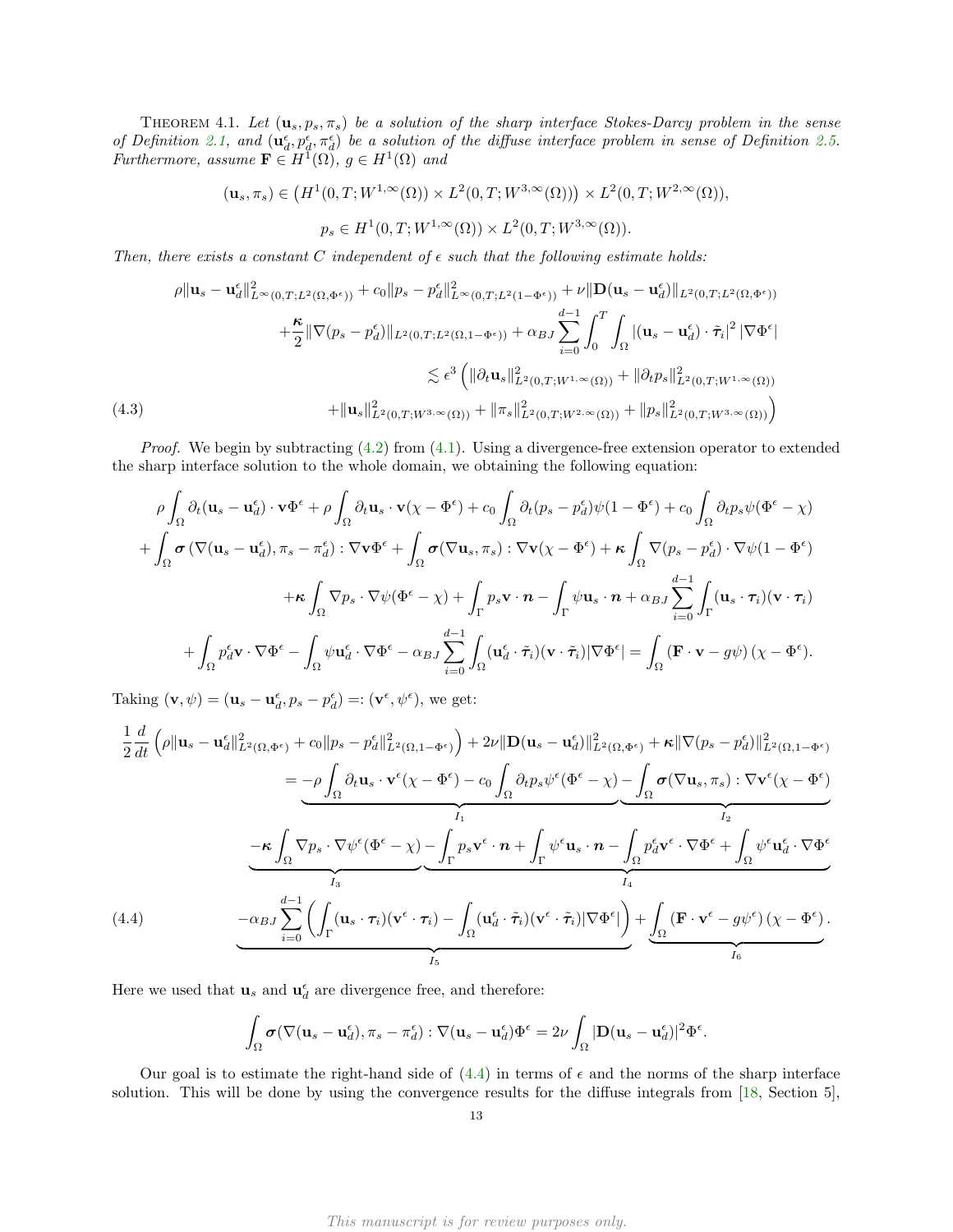and the following estimates which are consequences of the Poincare's and Korn's inequalities for weighted spaces (Lemma [2.4](#page-4-3) and [\[68,](#page-18-18) Thm 5.15]):

$$
\|\mathbf{v}^{\epsilon}\|_{H^1(\Omega,\Phi^{\epsilon})}^2 \lesssim \int_{\Omega} |\mathbf{D}(\mathbf{u}_s - \mathbf{u}_d^{\epsilon})|^2 \Phi^{\epsilon}, \quad \|\psi^{\epsilon}\|_{H^1(\Omega,1-\Phi^{\epsilon})}^2 \lesssim \int_{\Omega} |\nabla(p_s - p_d^{\epsilon})|^2 (1-\Phi^{\epsilon}).
$$

Here we used  $\|\mathbf{v}^{\epsilon}\|_{H^1(\Omega,\Phi^{\epsilon})}^2 = \|\mathbf{v}^{\epsilon}\|_{H^1(\Omega_{\epsilon},\Phi^{\epsilon})}^2$  and  $\|\psi^{\epsilon}\|_{H^1(\Omega,1-\Phi^{\epsilon})}^2 = \|\psi^{\epsilon}\|_{H^1(\Omega\setminus\Omega_{\epsilon},\Phi^{\epsilon})}^2$ , where  $\Omega_{\epsilon} = \text{supp}\Phi^{\epsilon}$ . Therefore, we used the weighted Poincare's and Korn's inequalities on  $\Omega^{\epsilon}$ .

The first integral is estimated by [\[18,](#page-17-15) Theorem 5.2] for  $p = 2$  as follows:

$$
|I_1| \lesssim \epsilon^{3/2} \left( \rho \|\partial_t \mathbf{u}_s\|_{W^{1,\infty}} \|\mathbf{D}(\mathbf{u}_s - \mathbf{u}_d^{\epsilon})\|_{L^2(\Omega, \Phi^{\epsilon})} + c_0 \|\partial_t p_s\|_{W^{1,\infty}} \|\nabla (p_s - p_d^{\epsilon})\|_{L^2(\Omega, 1 - \Phi^{\epsilon})} \right).
$$

Similarly,

$$
|I_6| \lesssim \epsilon^{3/2} \left( \|\mathbf{F}\|_{H^1(\Omega)} + \|g\|_{H^1(\Omega)} \right).
$$

To evaluate  $I_2$ , we use the integration by parts:

$$
I_2 = \int_{\Omega} \nabla \cdot \boldsymbol{\sigma} (\nabla \mathbf{u}_s, \pi_s) \cdot \mathbf{v}^{\epsilon} (\chi - \Phi^{\epsilon}) - \int_{\Omega} \boldsymbol{\sigma} (\nabla \mathbf{u}_s, \pi_s) \nabla \Phi^{\epsilon} \cdot \mathbf{v}^{\epsilon} - \int_{\Gamma} \boldsymbol{\sigma} (\nabla \mathbf{u}_s, \pi_s) \mathbf{n} \cdot \mathbf{v}^{\epsilon}
$$
  
\n
$$
= \int_{\Omega} \nabla \cdot \boldsymbol{\sigma} (\nabla \mathbf{u}_s, \pi_s) \cdot \mathbf{v}^{\epsilon} (\chi - \Phi^{\epsilon}) - \int_{\Omega} \left( \boldsymbol{\sigma} (\nabla \mathbf{u}_s, \pi_s) \frac{\nabla \Phi^{\epsilon}}{|\nabla \Phi^{\epsilon}|} \cdot \frac{\nabla \Phi^{\epsilon}}{|\nabla \Phi^{\epsilon}|} \right) (\mathbf{v}^{\epsilon} \cdot \nabla \Phi^{\epsilon})
$$
  
\n
$$
- \sum_{i=1}^{d-1} \int_{\Omega} (\boldsymbol{\sigma} (\nabla \mathbf{u}_s, \pi_s) \tilde{\tau}_i \cdot \tilde{\tau}_i) (\mathbf{v}^{\epsilon} \cdot \tilde{\tau}_i) |\nabla \Phi^{\epsilon}| + \int_{\Gamma} p_s \mathbf{v}^{\epsilon} \cdot \mathbf{n} + \alpha_{BJ} \sum_{i=1}^{d-1} \int_{\Gamma} (\mathbf{u}_s \cdot \tau_i) (\mathbf{v}^{\epsilon} \cdot \tau_i),
$$

In a similar way, we have:

$$
I_3 = \kappa \int_{\Omega} \Delta p_s \psi^{\epsilon} (\chi - \Phi^{\epsilon}) + \kappa \int_{\Omega} \psi^{\epsilon} \nabla p_s \cdot \nabla \Phi^{\epsilon} + \int_{\Gamma} \psi^{\epsilon} \underbrace{\kappa \nabla p_s \cdot n}_{-u_s \cdot n},
$$

and

$$
I_4 = \underbrace{\int_{\Omega} (p_s - p_d^{\varepsilon}) \mathbf{v}^{\varepsilon} \cdot \nabla \Phi^{\varepsilon} - \int_{\Omega} \psi^{\varepsilon} (\mathbf{u}_s - \mathbf{u}_d^{\varepsilon}) \cdot \nabla \Phi^{\varepsilon}}_{0}
$$

$$
- \int_{\Omega} p_s \mathbf{v}^{\varepsilon} \cdot \nabla \Phi^{\varepsilon} - \int_{\Gamma} p_s \mathbf{v}^{\varepsilon} \cdot \mathbf{n} + \int_{\Omega} \psi^{\varepsilon} \mathbf{u}_s \cdot \nabla \Phi^{\varepsilon} + \int_{\Gamma} \psi^{\varepsilon} \mathbf{u}_s \cdot \mathbf{n},
$$

and

$$
I_5 = -\alpha_{BJ} \sum_{i=1}^{d-1} \int_{\Omega} |(\mathbf{u}_s - \mathbf{u}_d^{\epsilon}) \cdot \tilde{\boldsymbol{\tau}}_i|^2 |\nabla \Phi^{\epsilon}| + \alpha_{BJ} \sum_{i=1}^{d-1} \int_{\Omega} (\mathbf{u}_s \cdot \tilde{\boldsymbol{\tau}}_i) (\mathbf{v}^{\epsilon} \cdot \tilde{\boldsymbol{\tau}}_i) |\nabla \Phi^{\epsilon}| - \alpha_{BJ} \sum_{i=1}^{d-1} \int_{\Gamma} (\mathbf{u}_s \cdot \boldsymbol{\tau}_i) (\mathbf{v}^{\epsilon} \cdot \boldsymbol{\tau}_i).
$$

Adding the estimates for  $I_2$ ,  $I_3$ ,  $I_4$  and  $I_5$  together, we obtain:

$$
I_2 + I_3 + I_4 + I_5 = -\alpha_{BJ} \sum_{i=1}^{d-1} \int_{\Omega} |(\mathbf{u}_s - \mathbf{u}_d^{\epsilon}) \cdot \tilde{\boldsymbol{\tau}}_i|^2 |\nabla \Phi^{\epsilon}| + \int_{\Omega} (\nabla \cdot \boldsymbol{\sigma} (\nabla \mathbf{u}_s, \pi_s) \cdot \mathbf{v}^{\epsilon} + \kappa \Delta p_s \psi^{\epsilon}) (\chi - \Phi^{\epsilon})
$$
  
+ 
$$
\int_{\Omega} \psi^{\epsilon} (\mathbf{u}_s + \kappa \nabla p_s) \cdot \nabla \Phi^{\epsilon} + \int_{\Omega} \left( -p_s - \boldsymbol{\sigma} (\nabla \mathbf{u}_s, \pi_s) \frac{\nabla \Phi^{\epsilon}}{|\nabla \Phi^{\epsilon}|} \cdot \frac{\nabla \Phi^{\epsilon}}{|\nabla \Phi^{\epsilon}|} \right) (\mathbf{v}^{\epsilon} \cdot \nabla \Phi^{\epsilon})
$$
  
+ 
$$
\sum_{i=1}^{d-1} \int_{\Omega} (\alpha_{BJ} \mathbf{u}_s \cdot \tilde{\boldsymbol{\tau}}_i - \boldsymbol{\sigma} (\nabla \mathbf{u}_s, \pi_s) \tilde{\boldsymbol{\tau}}_i \cdot \tilde{\boldsymbol{\tau}}_i) (\mathbf{v}^{\epsilon} \cdot \tilde{\boldsymbol{\tau}}_i) |\nabla \Phi^{\epsilon}|.
$$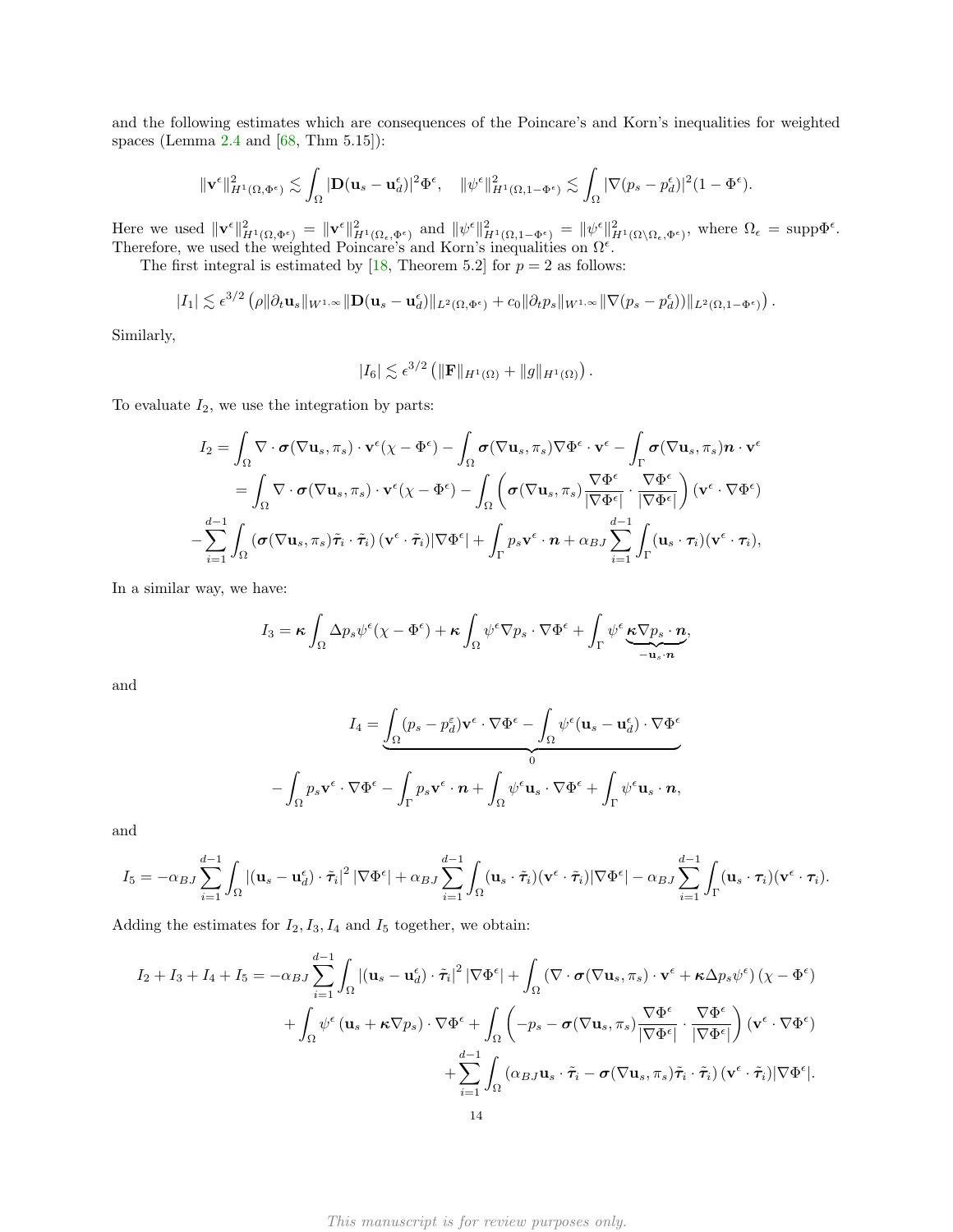The first term has a negative sign and will be combined with the terms on the left-hand side. The second term can be again estimated by [\[18,](#page-17-15) Theorem 5.2]:

$$
\left| \int_{\Omega} \left( \nabla \cdot \boldsymbol{\sigma} (\nabla \mathbf{u}_{s}, \pi_{s}) \cdot \mathbf{v}^{\epsilon} + \boldsymbol{\kappa} \Delta p_{s} \psi^{\epsilon} \right) (\chi - \Phi^{\epsilon}) \right|
$$
  

$$
\epsilon^{3/2} \left( \| \nabla \cdot \boldsymbol{\sigma} (\nabla \mathbf{u}_{s}, \pi_{s}) \|_{W^{1,\infty}} \| \mathbf{D} (\mathbf{u}_{s} - \mathbf{u}_{d}^{\epsilon}) \|_{L^{2}(\Omega, \Phi^{\epsilon})} + \| \Delta p_{s} \|_{W^{1,\infty}} \| \nabla (p_{s} - p_{d}^{\epsilon}) \right) \|_{L^{2}(\Omega, 1 - \Phi^{\epsilon})} \right).
$$

To estimate the last three terms first we notice that in the tubular neighborhood of  $\Gamma$  we have  $n =$  $-\frac{\nabla \Phi^{\epsilon}}{\nabla \Phi^{\epsilon}}$  $\frac{\partial^2 \mathbf{F}}{|\nabla \Phi^{\epsilon}|}$  and  $\tau_i = -\tilde{\tau}_i, i = 1, 2, \dots, d-1$ . Therefore, using the coupling conditions, the following equalities hold on Γ:

$$
(\mathbf{u}_s + \kappa \nabla p_s) \cdot \nabla \Phi^{\epsilon} = 0, \quad \left( -p_s - \boldsymbol{\sigma}(\nabla \mathbf{u}_s, \pi_s) \frac{\nabla \Phi^{\epsilon}}{|\nabla \Phi^{\epsilon}|} \cdot \frac{\nabla \Phi^{\epsilon}}{|\nabla \Phi^{\epsilon}|} \right) = 0,
$$

$$
(\alpha_{BJ} \mathbf{u}_s \cdot \tilde{\tau}_i - \boldsymbol{\sigma}(\nabla \mathbf{u}_s, \pi_s) \tilde{\tau}_i \cdot \tilde{\tau}_i) = 0.
$$

Hence, we can use [\[18,](#page-17-15) Theorem 5.6] to bound the last three terms by:

$$
C\epsilon^{3/2} \left( \|\mathbf{u}_s\|_{H^3(\Omega)} + \|\pi_s\|_{H^2(\Omega)} + \|p_s\|_{H^3(\Omega)} \right) \left( \|\mathbf{D}(\mathbf{u}_s - \mathbf{u}_d^{\epsilon})\|_{L^2(\Omega, \Phi^{\epsilon})} + \|\nabla(p_s - p_d^{\epsilon})\|_{L^2(\Omega, 1 - \Phi^{\epsilon})} \right).
$$

Combining all the obtained estimates and using Young's inequality, we get the following error estimate:

$$
\frac{1}{2}\frac{d}{dt}\left(\rho\|\mathbf{u}_{s}-\mathbf{u}_{d}^{\epsilon}\|_{L^{2}(\Omega,\Phi^{\epsilon})}^{2}+c_{0}\|p_{s}-p_{d}^{\epsilon})\|_{L^{2}(\Omega,1-\Phi^{\epsilon})}^{2}\right)+\nu\|\mathbf{D}(\mathbf{u}_{s}-\mathbf{u}_{d}^{\epsilon})\|_{L^{2}(\Omega,\Phi^{\epsilon})}+\frac{\kappa}{2}\|\nabla(p_{s}-p_{d}^{\epsilon}))\|_{L^{2}(\Omega,1-\Phi^{\epsilon})}+\alpha_{BJ}\sum_{i=1}^{d-1}\int_{\Omega}\left|\left(\mathbf{u}_{s}-\mathbf{u}_{d}^{\epsilon}\right)\cdot\tilde{\tau}_{i}\right|^{2}\|\nabla\Phi^{\epsilon}\|_{\infty}^{2}
$$
  

$$
\lesssim\epsilon^{3}\left(\|\partial_{t}\mathbf{u}_{s}\|_{W^{1,\infty}}^{2}+\|\partial_{t}p_{s}\|_{W^{1,\infty}}^{2}+\|\mathbf{u}_{s}\|_{W^{3,\infty}}^{2}+\|\pi_{s}\|_{W^{2,\infty}}^{2}+\|p_{s}\|_{W^{3,\infty}}^{2}+\|\mathbf{F}\|_{H^{1}}+\|g\|_{H^{1}}\right).
$$
The final result (4.3) is obtained by integrating the estimate above from 0 to  $t$ .

The final result  $(4.3)$  is obtained by integrating the estimate above from 0 to t.

<span id="page-14-0"></span>5. Numerical results. Using the numerical simulations, we investigate the accuracy of the diffuse interface method. For this purpose, we use a method of manufactured solutions on a benchmark problem previously used in [\[5\]](#page-16-4). We define the Stokes domain as  $\Omega_F = (0,1) \times (0,1)$  and the Darcy domain as  $\Omega_D =$  $(0, 1) \times (1, 2)$ . Therefore, the computational domain used in this example is  $\Omega = \Omega_F \cup \Omega_D = (0, 1) \times (0, 2)$ . The phase field function is defined as

$$
\Phi^{\epsilon} = \frac{1}{2} \left( 1 + \tanh\left(\frac{y-1}{\epsilon}\right) \right),
$$

and regularized as in [\(2.4\)](#page-3-0).

 $\lesssim$ 

We assume that the exact solution is given by

$$
\begin{bmatrix}\nu_x^{exact} \\
u_y^{exact}\n\end{bmatrix} = \begin{bmatrix}\n-\frac{1}{\hat{\pi}}e^y \sin(\hat{\pi}x) \cos(2\hat{\pi}t) \\
(e^y - e) \cos(\hat{\pi}x) \cos(2\hat{\pi}t)\n\end{bmatrix}
$$
\n
$$
\pi^{exact} = 2e^y \cos(\hat{\pi}x) \cos(2\hat{\pi}t),
$$
\n
$$
p^{exact} = (e^y - ey) \cos(\hat{\pi}x) \cos(2\hat{\pi}t),
$$

,

where  $\pi^{exact}$  denotes the exact Stokes pressure, and  $\hat{\pi}$  denotes the constant approximately equal to 3.14159. Using the exact solution, we compute the external forces g and  $\bf{F}$  that appear on the right-hand side in [\(2.3\)](#page-1-0) and [\(2.1\)](#page-1-1), respectively. On the bottom boundary, we impose the Dirichlet condition for the Darcy pressure, and on the top boundary we impose the Dirichlet condition for the Stokes velocity. On the left and right boundaries, we impose the Neumann conditions for both Stokes and Darcy regions. All the boundary conditions are computed using the exact solution. We note that the Neumann conditions are imposed using the diffuse interface approach as follows:

$$
\int_{\Gamma^F_{\rm left/right}} \boldsymbol{\sigma}\boldsymbol{n}\cdot\mathbf{v}=\int_{\Gamma_{\rm left/right}} \boldsymbol{\sigma}\boldsymbol{n}\cdot\mathbf{v}\Phi^{\epsilon},\\ 15}
$$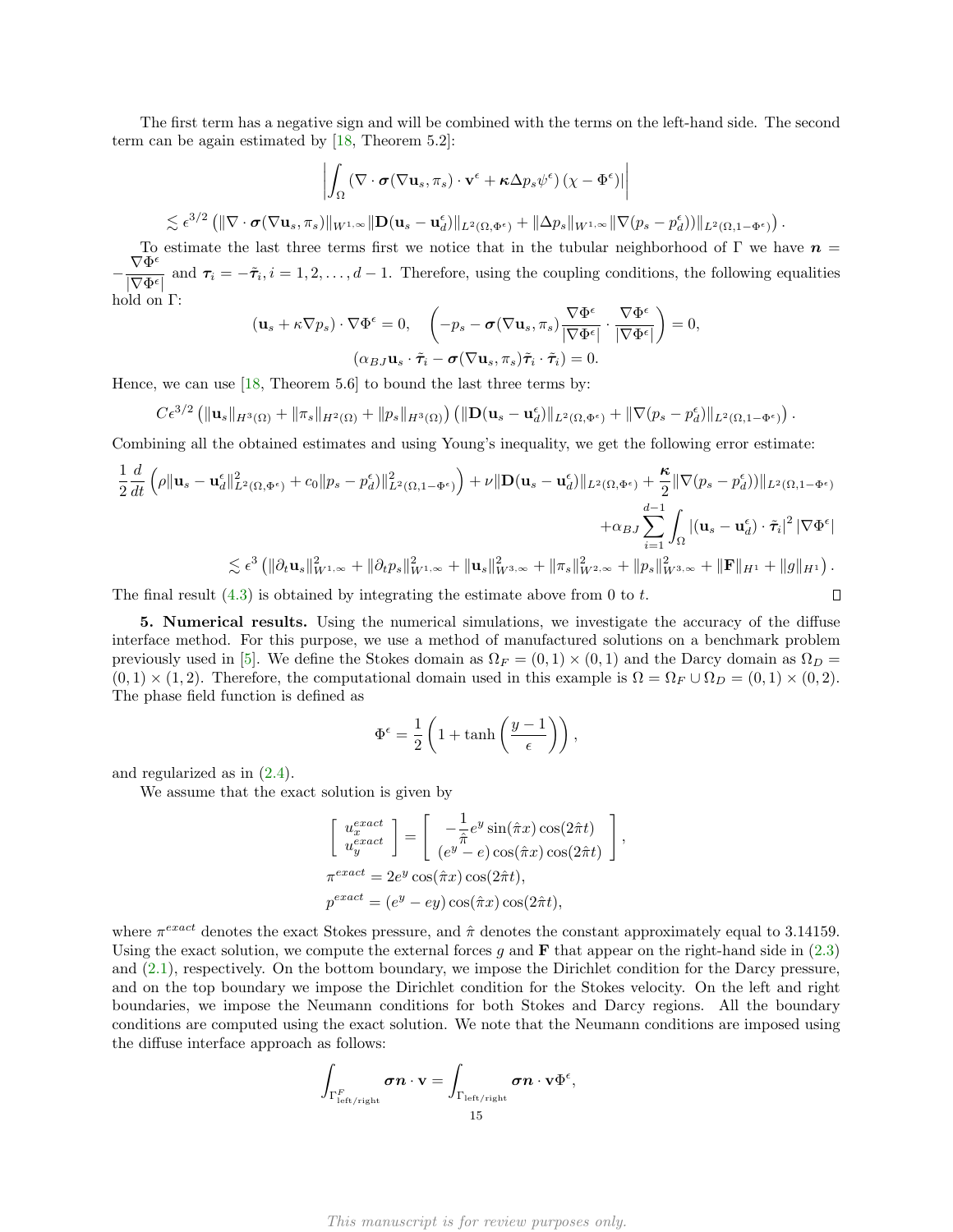$$
\int_{\Gamma^D_{\rm left/right}} \kappa \nabla p \boldsymbol{n} \psi = \int_{\Gamma_{\rm left/right}} \kappa \nabla p \boldsymbol{n} \psi (1 - \Phi^{\epsilon}),
$$

where  $\Gamma_{\rm left/right}^F$  and  $\Gamma_{\rm left/right}^D$  denote the left and right boundaries to  $\Omega_F$  and  $\Omega_D$ , respectively, and  $\Gamma_{\rm left/right}$ denotes the left and right boundary to  $\Omega$ .

In this example, all the parameters are set to one, i.e.,  $\rho = \nu = c_0 = \alpha_{BJ} = 1$  and  $\kappa = \mathbb{I}$ , where  $\mathbb{I}$  is the identity matrix. The final time used in this example is  $T = 1$ . To compute the rates of convergence, we choose initial  $\Delta t = h = 1/5$  and then refine the spatial and the temporal meshes by dividing the parameters by 2. We use  $\mathbb{P}_2 - \mathbb{P}_1$  elements for the Stokes velocity and pressure, and  $\mathbb{P}_2$  elements for the Darcy pressure. The finite element solver  $FreeFem++ [69]$  $FreeFem++ [69]$  is used for computations. The value of  $\epsilon$  depends on the mesh size and is defined as  $\epsilon = h$ . We initially set  $\delta = 10^{-3}$ , and then refine by diving by 2 at the same rate as the spatial and temporal parameters. We define the total pressure and velocity, and the relative errors in the following way:

$$
\mathbf{u}_{tot} = \mathbf{u}\Phi^{\epsilon} + \mathbf{q}(1 - \Phi^{\epsilon}), \quad \mathbf{e}_{u} = \frac{\|\mathbf{u}_{tot}^{exact} - \mathbf{u}_{tot}^{\epsilon}\|_{L^{2}(\Omega)}}{\|\mathbf{u}_{tot}^{exact}\|_{L^{2}(\Omega)}},
$$
\n
$$
p_{tot} = \pi\Phi^{\epsilon} + p(1 - \Phi^{\epsilon}), \quad e_{p} = \frac{\|\pi_{tot}^{exact} - \pi_{tot}^{\epsilon}\|_{L^{2}(\Omega)}}{\|\pi_{tot}^{exact}\|_{L^{2}(\Omega)}}.
$$

<span id="page-15-0"></span>The errors and the rates of convergence are given in Table [1.](#page-15-0) We also plot the Darcy pressure and the fluid

| h.   | $\mathbf{e}_u$        | rate | $e_n$                 | rate |
|------|-----------------------|------|-----------------------|------|
| 1/5  | $1.568 \cdot 10^{-1}$ |      | $2.197 \cdot 10^{-1}$ |      |
| 1/10 | $8.850 \cdot 10^{-3}$ | 4.15 | $1.224 \cdot 10^{-2}$ | 4.17 |
| 1/20 | $1.647 \cdot 10^{-3}$ | 2.43 | $2.303 \cdot 10^{-3}$ | 2.41 |
| 1/40 | $3.483 \cdot 10^{-4}$ | 2.24 | $5.164 \cdot 10^{-4}$ | 2.16 |
| 1/80 | $7.859 \cdot 10^{-5}$ | 2.15 | $1.228 \cdot 10^{-4}$ | 2.07 |

Table 1: Rates of convergence for the total velocity and pressure obtained with  $\Delta t = h$ ,  $\epsilon = h$ , and  $\mathbb{P}_2 - \mathbb{P}_1$ elements for the Stokes velocity and pressure and  $\mathbb{P}_1$  elements for the Darcy pressure. The regularization parameter,  $\delta$ , is initially set to 10<sup>-3</sup>, and then refined at the same rate as  $\Delta t$  and h.

velocity over the interface  $\Gamma = (0,1) \times \{1\}$  $\Gamma = (0,1) \times \{1\}$  $\Gamma = (0,1) \times \{1\}$ . Figure 1 shows the total pressure (left) and the magnitude of the total velocity (right) obtained for different values of h. We observe that the approximated solutions converge towards the exact ones as h decreases. We note that the uniform meshes are used in this example. A more accurate approximation can be obtained if the meshes are refined near the interface, see for example [\[31\]](#page-17-12). However, the rates of convergence should not be affected.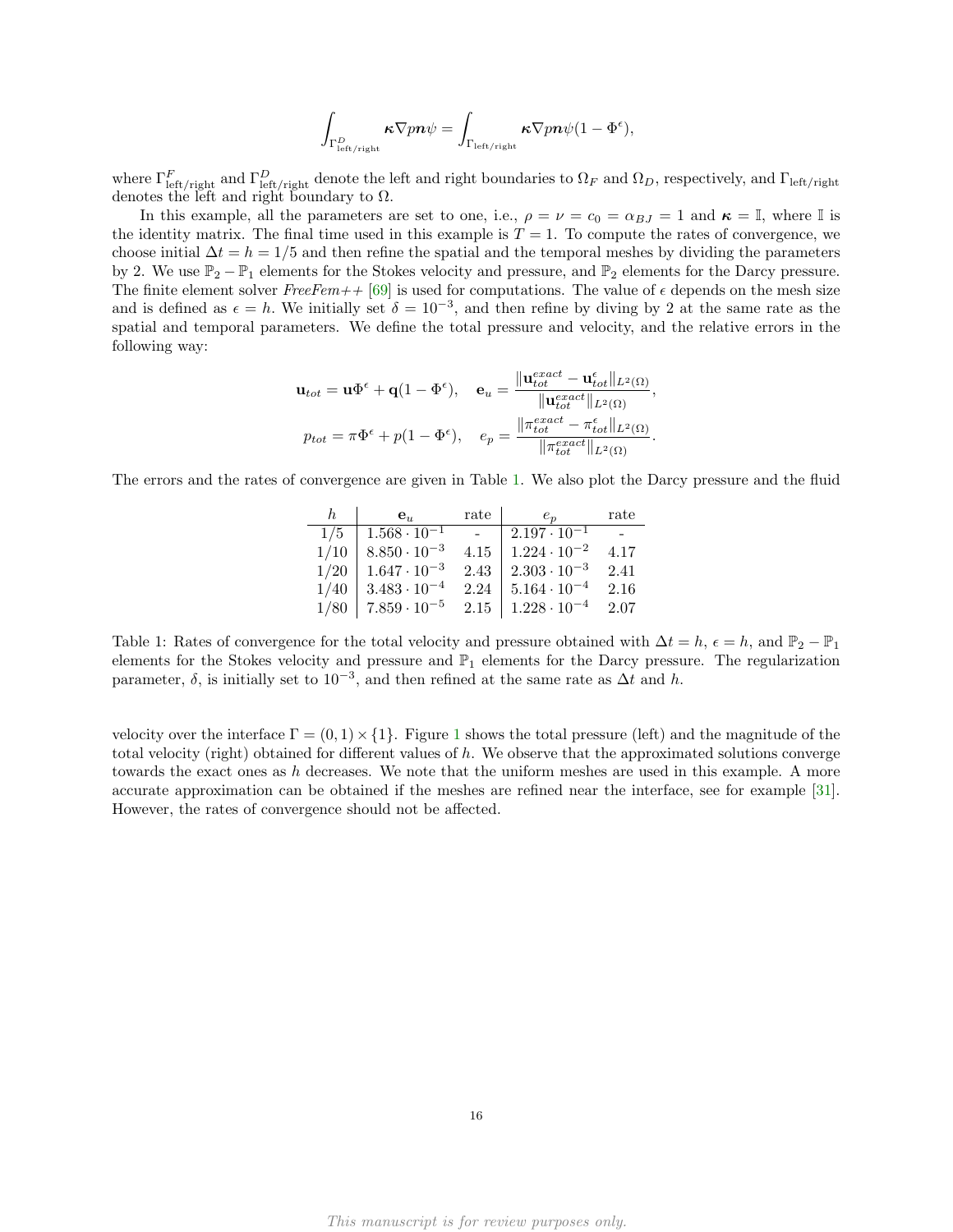<span id="page-16-7"></span>

Fig. 1: The total pressure (left) and the total velocity magnitude (right) over the interface  $\Gamma = (0,1) \times \{1\}$ obtained for different values of h.

6. Conclusions. In this work, we considered the time dependent Stokes-Darcy coupled problem formulated using a diffuse interface approach. The focus of the paper is the analysis of the convergence of the diffuse interface formulation to the sharp interface form. We performed the analysis by studying separately the modeling error resulting from the difference between the sharp and diffuse interface formulations at the continuous level, and the approximation error obtained when analyzing the difference between the continuous and discrete diffuse interface formulations. We analyzed the approximation error assuming that the phase-field function is regularized, as described in  $(2.4)$ , where  $\delta$  was assumed to be a fixed positive number. The convergence is also obtained if  $\delta \to 0$  and  $\Delta t$  and h are assumed to be proportional to the powers of δ. In the analysis of the modeling error, we assumed that  $\delta = 0$ , obtaining a modeling error of order  $\mathcal{O}(\epsilon^{\frac{3}{2}})$ . We computed the numerical rates of convergence, where we assumed that  $\Delta t$ ,  $h$ ,  $\epsilon$  and  $\delta$  all decrease at the same rate. Even though the error estimates depend on the powers of  $\delta^{-1}$  and the modeling error is  $\mathcal{O}(\epsilon^{\frac{3}{2}})$ (similar as in [\[18\]](#page-17-15)), higher order convergence rates were obtained numerically. Our future work will focus on the analysis of the problem when  $\delta = 0$ , which relies on the theory of weighted spaces with Muckenhoupt weights.

#### REFERENCES

- <span id="page-16-0"></span>[1] G. Du, Q. Li, and Y. Zhang, A two-grid method with backtracking for the mixed Navier–Stokes/Darcy model, Numerical Methods for Partial Differential Equations 36 (2020), 1601–1610.
- <span id="page-16-1"></span>[2] V. Girault, D. Vassilev, and I. Yotov, Mortar multiscale finite element methods for Stokes–Darcy flows, Numerische Mathematik 127 (2014), 93–165.
- <span id="page-16-2"></span>[3] E. Burman and P. Hansbo, A unified stabilized method for Stokes' and Darcy's equations, Journal of Computational and Applied Mathematics 198 (2007), 35–51.
- <span id="page-16-3"></span>[4] J. Yu, Y. Sun, F. Shi, and H. Zheng, Nitsche's type stabilized finite element method for the fully mixed Stokes–Darcy problem with Beavers-Joseph conditions, Applied Mathematics Letters 110 (2020), 106588.
- <span id="page-16-4"></span>[5] W. Layton, H. Tran, and X. Xiong, Long time stability of four methods for splitting the evolutionary Stokes–Darcy problem into Stokes and Darcy subproblems, Journal of Computational and Applied Mathematics 236 (2012), 3198–3217.
- [6] M. Kubacki and M. Moraiti, Analysis of a second-order, unconditionally stable, partitioned method for the evolutionary Stokes–Darcy model, International Journal of Numerical Analysis & Modeling 12 (2015), 704–730.
- [7] W. Layton, H. Tran, and C. Trenchea, Analysis of long time stability and errors of two partitioned methods for uncoupling evolutionary groundwater–surface water flows, SIAM Journal on Numerical Analysis 51 (2013), 248–272.
- [8] W. Layton and C. Trenchea, Stability of two IMEX methods, CNLF and BDF2-AB2, for uncoupling systems of evolution equations, Applied Numerical Mathematics 62 (2012), 112–120.
- [9] W. Chen, M. Gunzburger, D. Sun, and X. Wang, Efficient and long-time accurate second-order methods for the Stokes– Darcy system, SIAM Journal on Numerical Analysis 51 (2013), 2563–2584.
- <span id="page-16-5"></span>[10] M. Gunzburger, X. He, and B. Li, On Stokes–Ritz projection and multistep backward differentiation schemes in decoupling the Stokes–Darcy model, SIAM Journal on Numerical Analysis 56 (2018), 397–427.
- <span id="page-16-6"></span>[11] W. Chen, M. Gunzburger, D. Sun, and X. Wang, An efficient and long-time accurate third-order algorithm for the Stokes–Darcy system, Numerische Mathematik 134 (2016), 857–879.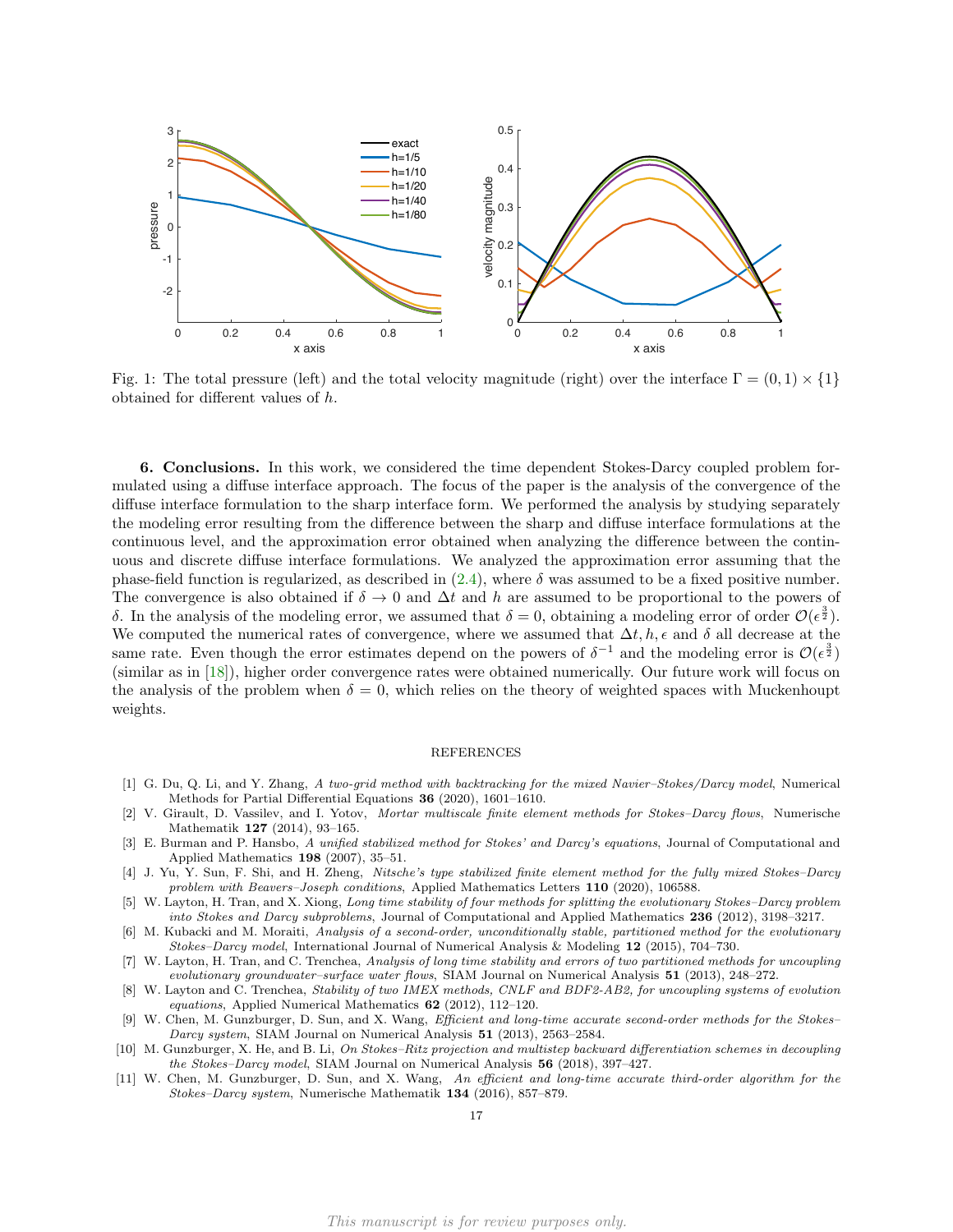- <span id="page-17-0"></span>[12] M. Discacciati, A. Quarteroni, and A. Valli, Robin–Robin domain decomposition methods for the Stokes–Darcy coupling, SIAM Journal on Numerical Analysis 45 (2007), 1246–1268.
- <span id="page-17-1"></span>[13] M. Discacciati and L. Gerardo-Giorda, Optimized Schwarz methods for the Stokes–Darcy coupling, IMA Journal of Numerical Analysis 38 (2018), 1959–1983.
- <span id="page-17-2"></span>[14] A. Bueno-Orovio, V. M. Perez-Garcia, and F. H. Fenton, Spectral methods for partial differential equations in irregular domains: the spectral smoothed boundary method, SIAM Journal on Scientific Computing 28 (2006), 886–900.
- [15] A. Rätz and A. Voigt, PDE's on surfaces—a diffuse interface approach, Communications in Mathematical Sciences 4 (2006), 575–590.
- <span id="page-17-14"></span>[16] X. Li, J. Lowengrub, A. Rätz, and Voigt, Solving PDEs in complex geometries: a diffuse domain approach, Communications in Mathematical Sciences 7 (2009), 81–107.
- [17] K. Lervag and J. Lowengrub, Analysis of the diffuse-domain method for solving PDEs in complex geometries, Communications in Mathematical Sciences 13 (2015), 1473–1500.
- <span id="page-17-15"></span>[18] M. Burger, O. L. Elvetun, and M. Schlottbom, Analysis of the diffuse domain method for second order elliptic boundary value problems, Foundations of Computational Mathematics 17 (2017), 627–674.
- [19] D. M. Anderson, G. B. McFadden, and A. A. Wheeler, Diffuse-interface methods in fluid mechanics, Annual Review of Fluid Mechanics 30 (1998), 139–165.
- <span id="page-17-3"></span>[20] Q. Du and X. Feng, The phase field method for geometric moving interfaces and their numerical approximations, Handbook of Numerical Analysis 21 (2020), 425–508.
- <span id="page-17-4"></span>[21] Y. G. Chen, Y. Giga, and S. Goto, Uniqueness and existence of viscosity solutions of generalized mean curvature flow equations, Journal of Differential Geometry 33 (1991), 749–786.
- [22] S. Osher and J. A. Sethian, Fronts propagating with curvature-dependent speed: Algorithms based on Hamilton-Jacobi formulations, Journal of Computational Physics 79 (1988), 12–49.
- [23] S. Osher and R. P. Fedkiw, Level set methods and dynamic implicit surfaces, Vol. 153, Springer, 2003.
- <span id="page-17-5"></span>[24] G. Pacquaut, J. Bruchon, N. Moulin, and S. Drapier, Combining a level-set method and a mixed stabilized P1/P1 formulation for coupling Stokes–Darcy flows, International Journal for Numerical Methods in Fluids 69 (2012), 459–480.
- <span id="page-17-6"></span>[25] I. Ramiere, P. Angot, and M. Belliard, A fictitious domain approach with spread interface for elliptic problems with general boundary conditions, Computer Methods in Applied Mechanics and Engineering 196 (2007), 766–781.
- <span id="page-17-7"></span>[26] I. Ramière, P. Angot, and M. Belliard, A general fictitious domain method with immersed jumps and multilevel nested structured meshes, Journal of Computational Physics 225 (2007), 1347–1387.
- <span id="page-17-8"></span>[27] C. S. Peskin, The immersed boundary method, Acta Numerica 11 (2002), 479–517.
- <span id="page-17-9"></span>[28] B. E. Griffith and C. S. Peskin, On the order of accuracy of the immersed boundary method: Higher order convergence rates for sufficiently smooth problems, Journal of Computational Physics 208 (2005), 75–105.
- <span id="page-17-10"></span>[29] B. Maury, A fat boundary method for the Poisson problem in a domain with holes, Journal of Scientific Computing 16 (2001), 319–339.
- <span id="page-17-11"></span>[30] S. Bertoluzza, M. Ismail, and B. Maury, Analysis of the fully discrete fat boundary method, Numerische Mathematik 118 (2011), 49–77.
- <span id="page-17-12"></span>[31] S. K. Stoter, P. Müller, L. Cicalese, M. Tuveri, D. Schillinger, and T. J. Hughes, A diffuse interface method for the Navier–Stokes/Darcy equations: Perfusion profile for a patient-specific human liver based on MRI scans, Computer Methods in Applied Mechanics and Engineering 321 (2017), 70–102.
- <span id="page-17-17"></span>[32] K. E. Teigen, X. Li, J. Lowengrub, F. Wang, and A. Voigt, A diffuse-interface approach for modeling transport, diffusion and adsorption/desorption of material quantities on a deformable interface, Communications in Mathematical Sciences 4 (2009), 1009.
- <span id="page-17-18"></span>[33] C. M. Elliott, B. Stinner, V. Styles, and R. Welford, Numerical computation of advection and diffusion on evolving diffuse interfaces, IMA Journal of Numerical Analysis 31 (2011), 786–812.
- [34] S. Aland, J. Lowengrub, and A. Voigt, Two-phase flow in complex geometries: A diffuse domain approach, Computer Modeling in Engineering & Sciences 57 (2010), 77.
- [35] K. E. Teigen, P. Song, J. Lowengrub, and A. Voigt, A diffuse-interface method for two-phase flows with soluble surfactants, Journal of Computational Physics 230 (2011), 375–393.
- [36] C. Miehe, M. Hofacker, and F. Welschinger, A phase field model for rate-independent crack propagation: Robust algorithmic implementation based on operator splits, Computer Methods in Applied Mechanics and Engineering 199 (2010), 2765–2778.
- [37] M. J. Borden, C. V. Verhoosel, M. A. Scott, T. J. Hughes, and C. M. Landis, A phase-field description of dynamic brittle fracture, Computer Methods in Applied Mechanics and Engineering 217 (2012), 77–95.
- [38] A. Mikelic, M. F. Wheeler, and T. Wick, A phase-field method for propagating fluid-filled fractures coupled to a surrounding porous medium, Multiscale Modeling & Simulation 13 (2015), 367–398.
- [39] H. Gomez, L. Cueto-Felgueroso, and R. Juanes, Three-dimensional simulation of unstable gravity-driven infiltration of water into a porous medium, Journal of Computational Physics 238 (2013), 217–239.
- [40] J. Liu, C. M. Landis, H. Gomez, and T. J. Hughes, Liquid–vapor phase transition: Thermomechanical theory, entropy stable numerical formulation, and boiling simulations, Computer Methods in Applied Mechanics and Engineering 297 (2015), 476–553.
- <span id="page-17-13"></span>[41] D. M. Saylor, C. Forrey, C.-S. Kim, and J. A. Warren, *Diffuse interface methods for modeling drug-eluting stent coatings*, Annals of Biomedical Engineering 44 (2016), 548–559.
- <span id="page-17-16"></span>[42] M. Burger, O. L. Elvetun, and M. Schlottbom, *Diffuse interface methods for inverse problems: case study for an elliptic* Cauchy problem, Inverse Problems 31 (2015), 125002.
- [43] M. Schlottbom, Error analysis of a diffuse interface method for elliptic problems with Dirichlet boundary conditions,